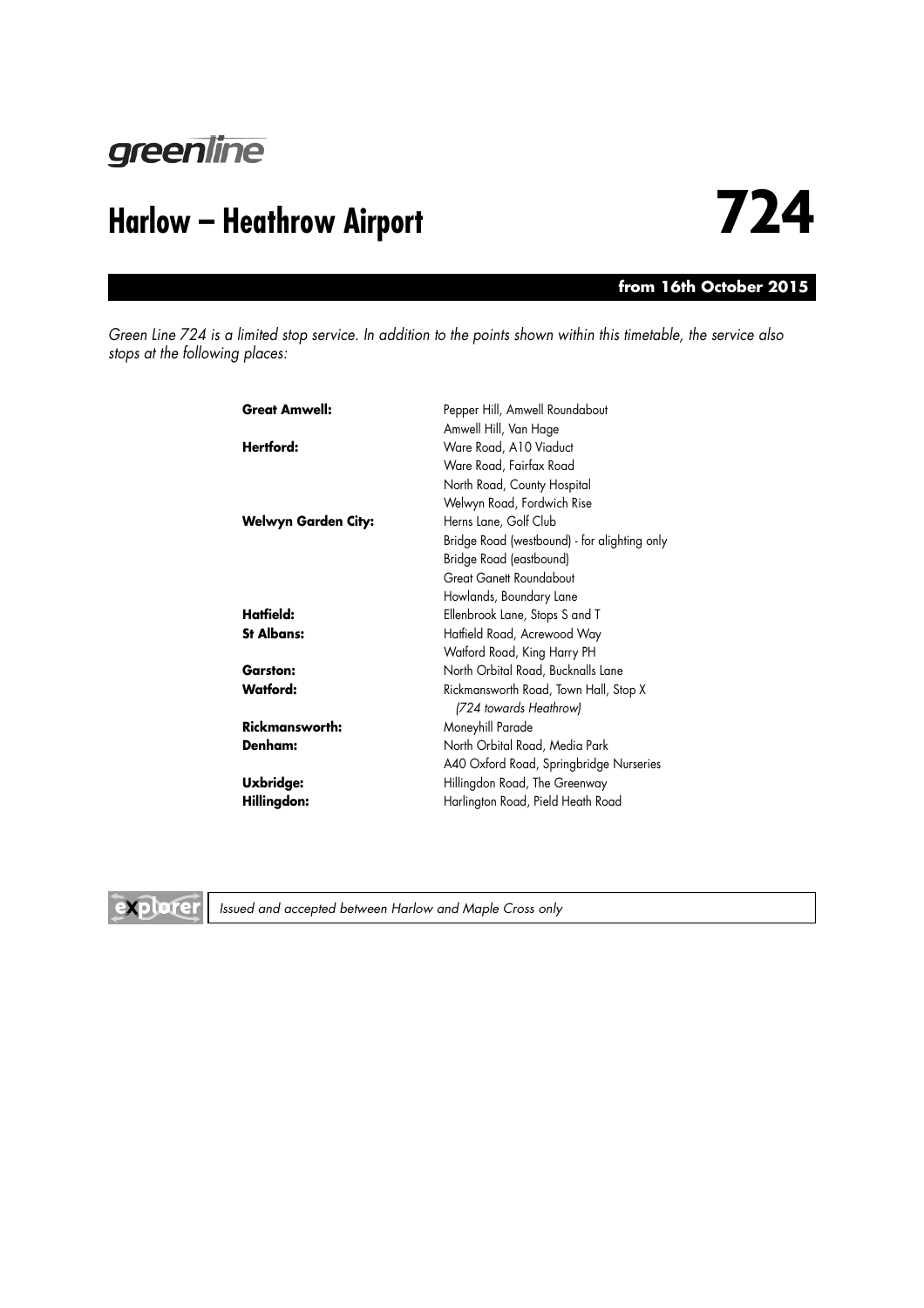

| <b>MONDAYS TO FRIDAYS</b>                                                                                                                                                                                                                                                        |      |      |      |             |      |                                                 |      | from 16th October 2015 |      |             |                         |      |
|----------------------------------------------------------------------------------------------------------------------------------------------------------------------------------------------------------------------------------------------------------------------------------|------|------|------|-------------|------|-------------------------------------------------|------|------------------------|------|-------------|-------------------------|------|
| Notes:                                                                                                                                                                                                                                                                           |      |      | Sch  | <b>NSch</b> | Sch  | <b>NSch</b>                                     | Sch  | <b>NSch</b>            | Sch  | <b>NSch</b> |                         |      |
| Harlow, Bus Station, Stand 13                                                                                                                                                                                                                                                    | 0315 | 0400 | 0435 | 0445        | 0515 | 0550                                            | 0615 | 0640                   | 0730 | 0745        | 0840                    | 0945 |
| <b>Harlow,</b> Allende Avenue, Elizabeth Way <del>≷</del>                                                                                                                                                                                                                        | 0316 | 0401 | 0436 | 0446        | 0516 | 0551                                            | 0616 | 0641                   | 0731 | 0746        | 0841                    | 0946 |
| <b>Ware, Hertford Regional College, Stop A <math>\approx</math></b>                                                                                                                                                                                                              | 0331 | 0416 | 0451 | 0501        | 0532 | 0607                                            | 0633 | 0658                   | 0748 | 0802        | 0857                    | 1002 |
| Hertford, Bus Station, Stop 5                                                                                                                                                                                                                                                    | 0338 | 0425 | 0501 | 0510        | 0542 | 0617                                            | 0643 | 0708                   | 0801 | 0813        | 0908                    | 1013 |
| Hertford North Railway Stn, Stop B $\approx$                                                                                                                                                                                                                                     | 0342 | 0429 | 0505 | 0514        | 0547 | 0622                                            | 0648 | 0713                   | 0809 | 0819        | 0915                    | 1019 |
| Panshanger, Herns Way, Windhill                                                                                                                                                                                                                                                  | 0350 | 0437 | 0513 | 0522        | 0555 | 0630                                            | 0656 | 0721                   | 0818 | 0827        | 0924                    | 1027 |
| WGC, Bessemer Rd, Business Parks (SW)                                                                                                                                                                                                                                            | 0352 | 0439 | 0515 | 0524        | 0557 | 0632                                            | 0658 | 0723                   | 0821 | 0829        | 0926                    | 1029 |
| <b>Welwyn Garden City, Bus Stn, Stop 5 <math>\approx</math></b>                                                                                                                                                                                                                  | 0359 | 0446 | 0523 | 0532        | 0605 | 0640                                            | 0706 | 0731                   | 0829 | 0837        | 0934                    | 1037 |
| <b>WGC, Heronswood Rd, Salisbury Rd (SE)</b>                                                                                                                                                                                                                                     | 0402 | 0449 | 0526 | 0535        | 0608 | 0643                                            | 0710 | 0735                   | 0833 | 0841        | 0938                    | 1041 |
| Welwyn G C, QEII Hospital, Stop A                                                                                                                                                                                                                                                | 0406 | 0453 | 0531 | 0539        | 0613 | 0648                                            | 0715 | 0740                   | 0838 | 0846        | 0944                    | 1046 |
| Hatfield Railway Station, Stop $1 \approx$                                                                                                                                                                                                                                       | 0413 | 0500 | 0538 | 0546        | 0622 | 0656                                            | 0724 | 0748                   | 0847 | 0854        | 0953                    | 1054 |
| Hatfield, Town Centre, Stop U                                                                                                                                                                                                                                                    | 0416 | 0503 | 0541 | 0549        | 0625 | 0659                                            | 0727 | 0751                   | 0851 | 0857        | 0956                    | 1057 |
| Hatfield, The Galleria, Stop A +                                                                                                                                                                                                                                                 | 0419 | 0506 | 0544 | 0552        | 0628 | 0702                                            | 0730 | 0754                   | 0854 | 0900        | 0959                    | 1100 |
| Oaklands, Haffield Rd, Colney Heath Lane                                                                                                                                                                                                                                         | 0425 | 0512 | 0550 | 0558        | 0635 | 0709                                            | 0739 | 0802                   | 0903 | 0908        | 1008                    | 1108 |
| Fleetville, Hatfield Rd, Morrisons                                                                                                                                                                                                                                               | 0426 | 0513 | 0552 | 0600        | 0638 | 0712                                            | 0741 | 0805                   | 0905 | 0911        | 1010                    | 1111 |
| St Albans Railway Station, Stop $C \rightleftarrows$                                                                                                                                                                                                                             | 0429 | 0516 | 0555 | 0603        | 0641 | 0715                                            | 0745 | 0808                   | 0909 | 0914        | 1014                    | 1114 |
| <b>St Albans, St Peter's Street, Stop 5</b>                                                                                                                                                                                                                                      |      |      |      |             |      | 0439e 0526e 0605e 0613e 0651e 0726e 0756e 0819e |      |                        |      |             | 0920e 0925e 1025e 1125e |      |
| St Albans Abbey Railway Stn, Stop A $\approx$                                                                                                                                                                                                                                    | 0440 | 0527 | 0607 | 0615        | 0654 | 0729                                            | 0759 | 0822                   | 0923 | 0928        | 1028                    | 1128 |
| <b>Chiswell Grn, Watford Rd, opp 3 Hammers</b>                                                                                                                                                                                                                                   | 0446 | 0533 | 0615 | 0623        | 0703 | 0738                                            | 0810 | 0832                   | 0933 | 0937        | 1037                    | 1137 |
| Bricket Wood, Nth Orbital Rd, Black Boy PH                                                                                                                                                                                                                                       | 0449 | 0536 | 0619 | 0627        | 0708 | 0742                                            | 0819 | 0837                   | 0937 | 0941        | 1041                    | 1141 |
| Garston, St Albans Rd, Bus Garage                                                                                                                                                                                                                                                | 0455 | 0542 | 0625 | 0633        | 0716 | 0748                                            | 0831 | 0845                   | 0944 | 0947        | 1047                    | 1147 |
| North Watford, St Albans Rd, Library                                                                                                                                                                                                                                             | 0457 | 0545 | 0628 | 0636        | 0721 | 0752                                            | 0837 | 0849                   | 0949 | 0951        | 1051                    | 1151 |
| Nth Watford, St Albans Rd, opp Regent St                                                                                                                                                                                                                                         | 0500 | 0548 | 0631 | 0639        | 0725 | 0756                                            | 0844 | 0854                   | 0954 | 0955        | 1055                    | 1155 |
| <b>Watford Junction Railway Stn,</b> Stop 2 $\approx$                                                                                                                                                                                                                            | 0506 | 0554 | 0637 | 0645        | 0733 | 0803                                            | 0853 | 0901                   | 1002 | 1002        | 1102                    | 1202 |
| <b>Croxley Green, Watford Rd, Two Bridges</b>                                                                                                                                                                                                                                    | 0512 | 0600 | 0643 | 0651        | 0743 | 0810                                            | 0901 | 0908                   | 1009 | 1009        | 1109                    | 1209 |
| Croxley, Underground Station (SW) $\Theta$                                                                                                                                                                                                                                       | 0513 | 0602 | 0645 | 0653        | 0746 | 0812                                            | 0904 | 0910                   | 1011 | 1011        | 1111                    | 1211 |
| <b>Rickmansworth Railway Stn, Stop A <math>\neq \Theta</math></b>                                                                                                                                                                                                                | 0517 | 0606 | 0650 | 0658        | 0754 | 0817                                            | 0909 | 0915                   | 1016 | 1016        | 1116                    | 1216 |
| Maple Cross, N Orbital Rd, opp Cross PH                                                                                                                                                                                                                                          | 0525 | 0614 | 0700 | 0707        | 0805 | 0826                                            | 0919 | 0924                   | 1025 | 1025        | 1125                    | 1225 |
| Denham, Denham Avenue, Station Parade $\approx$                                                                                                                                                                                                                                  | 0531 | 0620 | 0709 | 0713        | 0820 | 0832                                            | 0925 | 0930                   | 1031 | 1031        | 1131                    | 1231 |
| <b>Uxbridge, Belmont Rd, Friends Walk, Stop F</b>                                                                                                                                                                                                                                | 0539 | 0628 | 0717 | 0721        | 0833 | 0840                                            | 0936 | 0938                   | 1039 | 1039        | 1139                    | 1239 |
| Heathrow Airport, Central Bus Stn $\approx$ $\leftrightarrow$ $\leftrightarrow$ $\star$                                                                                                                                                                                          | 0555 | 0644 | 0737 | 0737        | 0857 | 0857                                            | 0954 | 0954                   | 1055 | 1055        | 1155                    | 1255 |
| NOTES: $\Rightarrow$ Near Railway Station $\leftrightarrow$ Near Underground Station $\leftrightarrow$ Interchange with Express Coaches $\leftrightarrow$ For the Airport<br><b>Sch</b> - Schooldays Only <b>NSch</b> - Non Schooldays Only <b>e</b> - Arrives 5 minutes earlier |      |      |      |             |      |                                                 |      |                        |      |             |                         |      |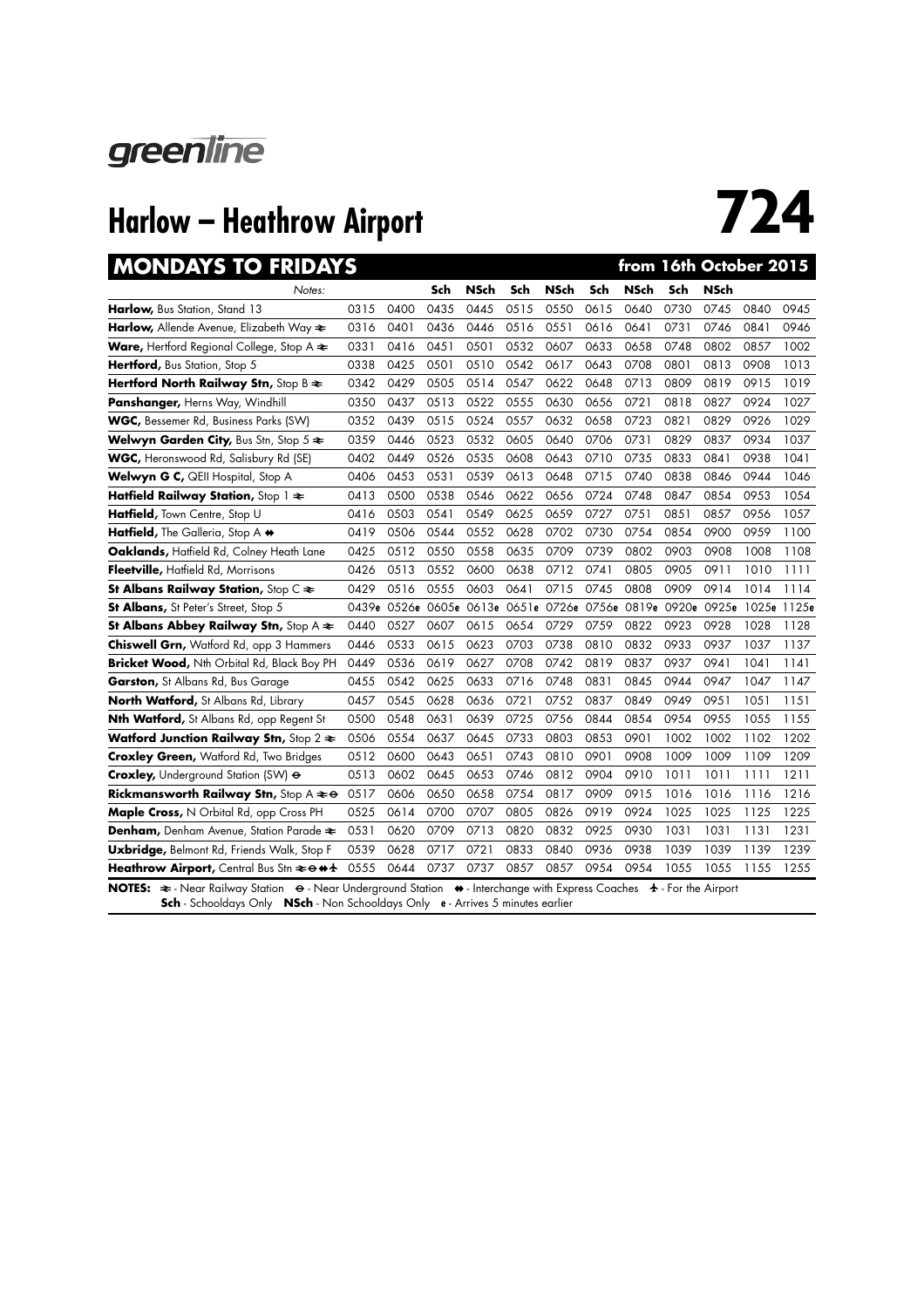

| <b>MONDAYS TO FRIDAYS</b>                                                                                                                                                                                                          |       |       |      |      |                         |      |       |       | from 16th October 2015 |      |                   |      |
|------------------------------------------------------------------------------------------------------------------------------------------------------------------------------------------------------------------------------------|-------|-------|------|------|-------------------------|------|-------|-------|------------------------|------|-------------------|------|
| Notes:                                                                                                                                                                                                                             |       |       |      | Sch  | <b>NSch</b>             | Sch  | NSch  | Sch   | <b>NSch</b>            | Sch  | <b>NSch</b>       |      |
| Harlow, Bus Station, Stand 13                                                                                                                                                                                                      | 1045  | 1145  | 1245 | 1345 | 1355                    | 1445 | 1505  | 1550  | 1605                   | 1700 | 1710              | 1815 |
| Harlow, Allende Avenue, Elizabeth Way $\approx$                                                                                                                                                                                    | 1046  | 1146  | 1246 | 1346 | 1356                    | 1446 | 1506  | 1551  | 1606                   | 1702 | 1711              | 1816 |
| Ware, Hertford Regional College, Stop A $\triangle$                                                                                                                                                                                | 1102  | 1202  | 1302 | 1402 | 1412                    | 1502 | 1523  | 1607  | 1623                   | 1720 | 1727              | 1832 |
| Hertford, Bus Station, Stop 5                                                                                                                                                                                                      | 1113  | 1213  | 1313 | 1413 | 1423                    | 1513 | 1534  | 1618  | 1634                   | 1731 | 1738              | 1843 |
| Hertford North Railway Stn, Stop B $\approx$                                                                                                                                                                                       | 1119  | 1219  | 1319 | 1419 | 1429                    | 1519 | 1540  | 1624  | 1640                   | 1738 | 1744              | 1849 |
| <b>Panshanger, Herns Way, Windhill</b>                                                                                                                                                                                             | 1127  | 1227  | 1327 | 1427 | 1437                    | 1527 | 1548  | 1632  | 1648                   | 1748 | 1752              | 1857 |
| WGC, Bessemer Rd, Business Parks (SW)                                                                                                                                                                                              | 1129  | 1229  | 1329 | 1429 | 1439                    | 1529 | 1550  | 1634  | 1650                   | 1752 | 1754              | 1859 |
| Welwyn Garden City, Bus Stn, Stop $5 \approx$                                                                                                                                                                                      | 1137  | 1237  | 1337 | 1437 | 1447                    | 1537 | 1558  | 1642  | 1658                   | 1801 | 1802              | 1907 |
| <b>WGC, Heronswood Rd, Salisbury Rd (SE)</b>                                                                                                                                                                                       | 1141  | 1241  | 1341 | 1441 | 1451                    | 1541 | 1602  | 1646  | 1702                   | 1805 | 1806              | 1911 |
| Welwyn G C, QEII Hospital, Stop A                                                                                                                                                                                                  | 1146  | 1246  | 1346 | 1446 | 1456                    | 1546 | 1607  | 1651  | 1707                   | 1810 | 1811              | 1916 |
| Hatfield Railway Station, Stop $1 \approx$                                                                                                                                                                                         | 1154  | 1254  | 1354 | 1454 | 1504                    | 1554 | 1615  | 1659  | 1715                   | 1818 | 1819              | 1924 |
| Hatfield, Town Centre, Stop U                                                                                                                                                                                                      | 1157  | 1257  | 1357 | 1457 | 1507                    | 1557 | 1618  | 1702  | 1718                   | 1821 | 1822              | 1926 |
| Hatfield, The Galleria, Stop A +                                                                                                                                                                                                   | 1200  | 1300  | 1400 | 1500 | 1510                    | 1600 | 1621  | 1705  | 1721                   | 1824 | 1825              | 1928 |
| Oaklands, Hatfield Rd, Colney Heath Lane                                                                                                                                                                                           | 1208  | 1308  | 1408 | 1508 | 1518                    | 1610 | 1629  | 1715  | 1729                   | 1833 | 1833              | 1934 |
| Fleetville, Hatfield Rd, Morrisons                                                                                                                                                                                                 | 1211  | 1311  | 1411 | 1511 | 1521                    | 1614 | 1632  | 1719  | 1732                   | 1835 | 1836              | 1936 |
| St Albans Railway Station, Stop $C \rightleftarrows$                                                                                                                                                                               | 1214  | 1314  | 1414 | 1514 | 1524                    | 1618 | 1635  | 1723  | 1735                   | 1839 | 1839              | 1939 |
| St Albans, St Peter's Street, Stop 5                                                                                                                                                                                               | 1225e | 1325e |      |      | 1425e 1525e 1535e 1630e |      | 1646e | 1735e | 1746e                  |      | 1850e 1850e 1949e |      |
| St Albans Abbey Railway Stn, Stop A $\Leftarrow$                                                                                                                                                                                   | 1228  | 1328  | 1428 | 1528 | 1538                    | 1633 | 1649  | 1738  | 1749                   | 1853 | 1853              | 1951 |
| <b>Chiswell Grn, Watford Rd, opp 3 Hammers</b>                                                                                                                                                                                     | 1237  | 1337  | 1437 | 1537 | 1547                    | 1642 | 1658  | 1747  | 1758                   | 1902 | 1902              | 1958 |
| Bricket Wood, Nth Orbital Rd, Black Boy PH                                                                                                                                                                                         | 1241  | 1341  | 1441 | 1543 | 1551                    | 1648 | 1702  | 1753  | 1802                   | 1905 | 1905              | 2001 |
| <b>Garston, St Albans Rd, Bus Garage</b>                                                                                                                                                                                           | 1247  | 1347  | 1447 | 1551 | 1557                    | 1656 | 1708  | 1801  | 1808                   | 1911 | 1911              | 2007 |
| North Watford, St Albans Rd, Library                                                                                                                                                                                               | 1251  | 1351  | 1451 | 1555 | 1601                    | 1701 | 1712  | 1806  | 1812                   | 1915 | 1915              | 2009 |
| Nth Watford, St Albans Rd, opp Regent St                                                                                                                                                                                           | 1255  | 1355  | 1455 | 1600 | 1605                    | 1706 | 1716  | 1811  | 1816                   | 1918 | 1918              | 2012 |
| Watford Junction Railway Stn, Stop $2 \approx$                                                                                                                                                                                     | 1302  | 1402  | 1502 | 1607 | 1612                    | 1714 | 1723  | 1819  | 1823                   | 1925 | 1925              | 2017 |
| <b>Croxley Green, Watford Rd, Two Bridges</b>                                                                                                                                                                                      | 1309  | 1409  | 1510 | 1617 | 1620                    | 1725 | 1731  | 1828  | 1830                   | 1931 | 1931              | 2023 |
| Croxley, Underground Station (SW) $\Theta$                                                                                                                                                                                         | 1311  | 1411  | 1513 | 1620 | 1623                    | 1729 | 1734  | 1830  | 1832                   | 1933 | 1933              | 2025 |
| <b>Rickmansworth Railway Stn, Stop A <math>\neq \Theta</math></b>                                                                                                                                                                  | 1316  | 1416  | 1518 | 1627 | 1628                    | 1737 | 1739  | 1836  | 1837                   | 1937 | 1937              | 2029 |
| Maple Cross, N Orbital Rd, opp Cross PH                                                                                                                                                                                            | 1325  | 1425  | 1527 | 1636 | 1637                    | 1748 | 1748  | 1845  | 1846                   | 1945 | 1945              | 2036 |
| Denham, Denham Avenue, Station Parade $\approx$                                                                                                                                                                                    | 1331  | 1431  | 1533 | 1643 | 1643                    | 1754 | 1754  | 1851  | 1852                   | 1951 | 1951              | 2042 |
| Uxbridge, Belmont Rd, Friends Walk, Stop F                                                                                                                                                                                         | 1339  | 1440  | 1542 | 1653 | 1653                    | 1804 | 1804  | 1900  | 1900                   | 1959 | 1959              | 2050 |
| Heathrow Airport, Central Bus Stn $\approx$ 0 + 1                                                                                                                                                                                  | 1355  | 1457  | 1600 | 1711 | 1711                    | 1822 | 1822  | 1916  | 1916                   | 2015 | 2015              | 2106 |
| NOTES: ₹ - Near Railway Station ⊕ - Near Underground Station ♦ - Interchange with Express Coaches $\star$ - For the Airport<br><b>Sch</b> - Schooldays Only <b>NSch</b> - Non Schooldays Only <b>e</b> - Arrives 5 minutes earlier |       |       |      |      |                         |      |       |       |                        |      |                   |      |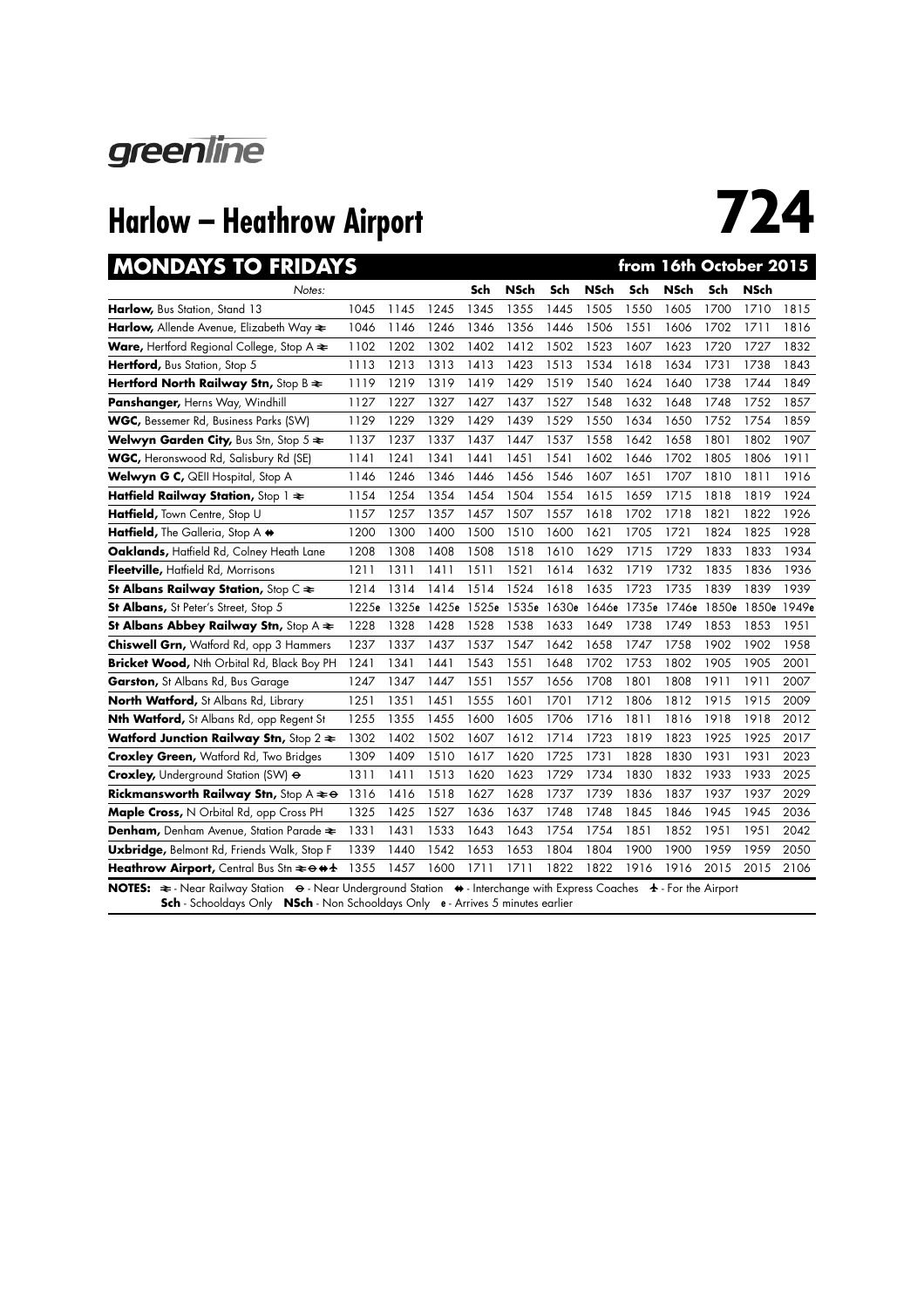

### **MONDAYS TO FRIDAYS** *CONDAYS PHONDAYS from 16th October 2015*

| Notes:                                                                                 |       |
|----------------------------------------------------------------------------------------|-------|
| Harlow, Bus Station, Stand 13                                                          | 1930  |
| Harlow, Allende Avenue, Elizabeth Way <del>≷</del>                                     | 1931  |
| <b>Ware, Hertford Regional College, Stop A <math>\approx</math></b>                    | 1946  |
| Hertford, Bus Station, Stop 5                                                          | 1955  |
| Hertford North Railway Stn, Stop B $\approx$                                           | 1959  |
| Panshanger, Herns Way, Windhill                                                        | 2007  |
| WGC, Bessemer Rd, Business Parks (SW)                                                  | 2009  |
| Welwyn Garden City, Bus Stn, Stop 5 $\Leftarrow$                                       | 2015  |
| WGC, Heronswood Rd, Salisbury Rd (SE)                                                  | 2018  |
| Welwyn G C, QEII Hospital, Stop A                                                      | 2022  |
| Hatfield Railway Station, Stop 1 $\approx$                                             | 2029  |
| Hatfield, Town Centre, Stop U                                                          | 2031  |
| Hatfield, The Galleria, Stop A +                                                       | 2033  |
| Oaklands, Hatfield Rd, Colney Heath Lane                                               | 2039  |
| Fleetville, Hatfield Rd, Morrisons                                                     | 2040  |
| St Albans Railway Station, Stop C $\approx$                                            | 2043  |
| St Albans, St Peter's Street, Stop 5                                                   | 2053e |
| St Albans Abbey Railway Stn, Stop A $\Leftarrow$                                       | 2055  |
| Chiswell Grn, Watford Rd, opp 3 Hammers                                                | 2101  |
| Bricket Wood, Nth Orbital Rd, Black Boy PH                                             | 2104  |
| Garston, St Albans Rd, Bus Garage                                                      | 2110  |
| North Watford, St Albans Rd, Library                                                   | 2112  |
| Nth Watford, St Albans Rd, opp Regent St                                               | 2115  |
| Watford Junction Railway Stn, Stop 2 $\Leftarrow$                                      | 2120  |
| <b>Croxley Green, Watford Rd, Two Bridges</b>                                          | 2126  |
| Croxley, Underground Station (SW) &                                                    | 2128  |
| Rickmansworth Railway Stn, Stop A $\textbf{a}$ $\leftrightarrow$                       | 2132  |
| Maple Cross, N Orbital Rd, opp Cross PH                                                | 2139  |
| Denham, Denham Avenue, Station Parade $\Leftarrow$                                     | 2145  |
| Uxbridge, Belmont Rd, Friends Walk, Stop F                                             | 2153  |
| Heathrow Airport, Central Bus Stn $\rightleftharpoons \leftrightarrow \leftrightarrow$ | 2209  |

**NOTES:**  $\Rightarrow$  - Near Railway Station  $\leftrightarrow$  - Near Underground Station  $\leftrightarrow$  - Interchange with Express Coaches  $\leftrightarrow$  - For the Airport **e** - Arrives 5 minutes earlier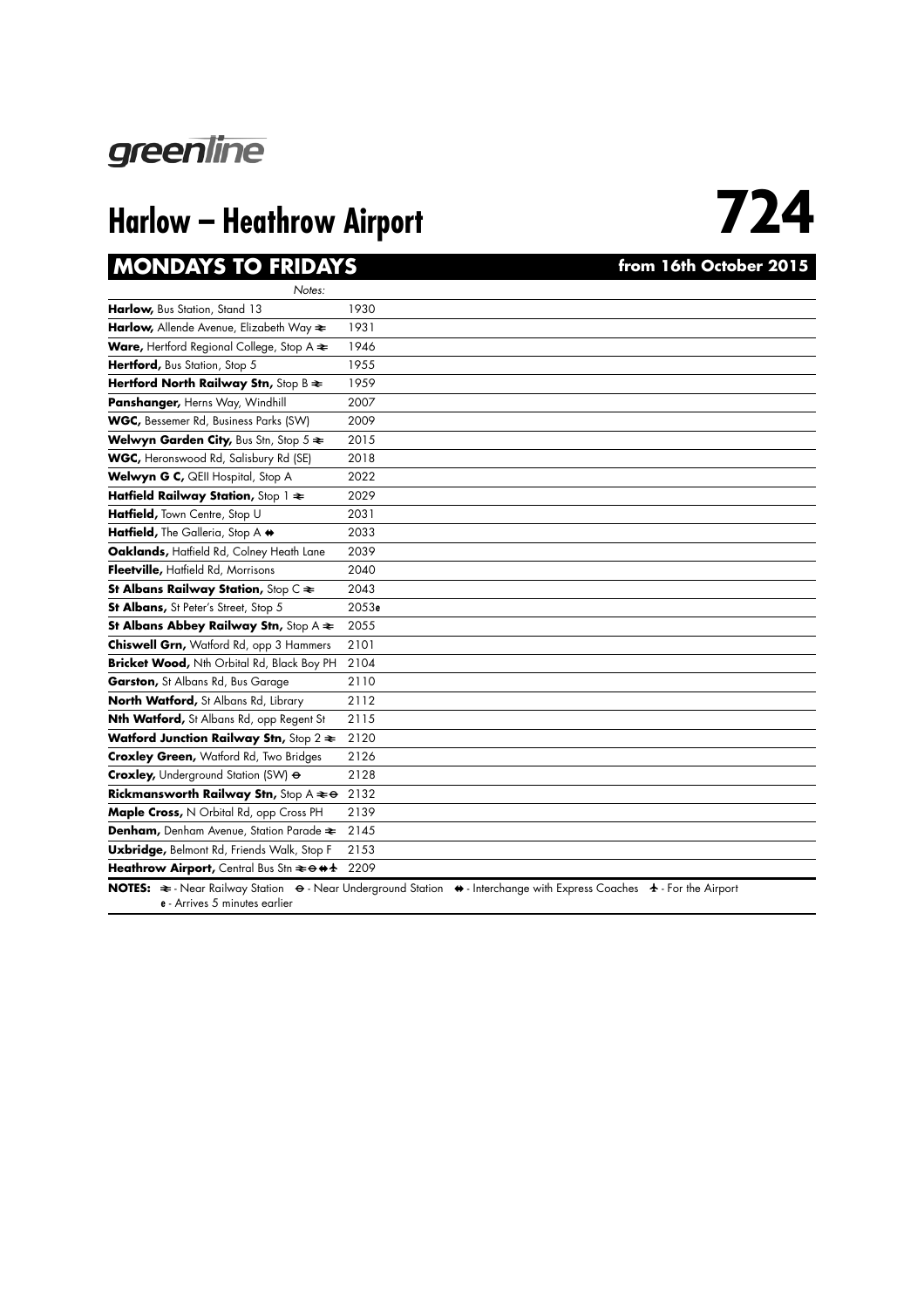

### **SATURDAYS from 16th October 2015**

| Notes:                                                              |             |      |                         |      |      |      |       |      |      |      |                               |      |
|---------------------------------------------------------------------|-------------|------|-------------------------|------|------|------|-------|------|------|------|-------------------------------|------|
| Harlow, Bus Station, Stand 13                                       | 0315        | 0430 | 0510                    | 0600 | 0645 | 0745 | 0845  | 0945 | 1045 | 1145 | 1245                          | 1345 |
| <b>Harlow,</b> Allende Avenue, Elizabeth Way $\approx$              | 0316        | 0431 | 0511                    | 0601 | 0646 | 0746 | 0846  | 0946 | 1046 | 1146 | 1246                          | 1346 |
| <b>Ware, Hertford Regional College, Stop A <math>\approx</math></b> | 0331        | 0445 | 0525                    | 0615 | 0702 | 0802 | 0902  | 1002 | 1102 | 1202 | 1302                          | 1402 |
| Hertford, Bus Station, Stop 5                                       | 0338        | 0451 | 0532                    | 0625 | 0713 | 0813 | 0913  | 1013 | 1113 | 1213 | 1313                          | 1413 |
| Hertford North Railway Stn, Stop B $\approx$                        | 0342        | 0455 | 0536                    | 0629 | 0719 | 0819 | 0919  | 1019 | 1119 | 1219 | 1319                          | 1419 |
| Panshanger, Herns Way, Windhill                                     | 0350        | 0503 | 0544                    | 0637 | 0727 | 0827 | 0927  | 1027 | 1127 | 1227 | 1327                          | 1427 |
| <b>WGC, Bessemer Rd, Business Parks (SW)</b>                        | 0352        | 0505 | 0546                    | 0639 | 0729 | 0829 | 0929  | 1029 | 1129 | 1229 | 1329                          | 1429 |
| <b>Welwyn Garden City, Bus Stn, Stop 5 <math>\approx</math></b>     | 0359        | 0511 | 0552                    | 0645 | 0737 | 0837 | 0937  | 1037 | 1137 | 1237 | 1337                          | 1437 |
| <b>WGC, Heronswood Rd, Salisbury Rd (SE)</b>                        | 0402        | 0514 | 0555                    | 0648 | 0741 | 0841 | 0941  | 1041 | 1141 | 1241 | 1341                          | 1441 |
| Welwyn G C, QEII Hospital, Stop A                                   | 0406        | 0518 | 0559                    | 0652 | 0746 | 0846 | 0946  | 1046 | 1146 | 1246 | 1346                          | 1446 |
| Hatfield Railway Station, Stop $1 \approx$                          | 0413        | 0523 | 0604                    | 0657 | 0754 | 0854 | 0954  | 1054 | 1154 | 1254 | 1354                          | 1454 |
| Hatfield, Town Centre, Stop U                                       | 0416        | 0526 | 0607                    | 0700 | 0757 | 0857 | 0957  | 1057 | 1157 | 1257 | 1357                          | 1457 |
| Hatfield, The Galleria, Stop A $\leftrightarrow$                    | 0419        | 0529 | 0610                    | 0703 | 0800 | 0900 | 1000  | 1100 | 1200 | 1300 | 1400                          | 1500 |
| Oaklands, Hatfield Rd, Colney Heath Lane                            | 0425        | 0535 | 0617                    | 0710 | 0808 | 0908 | 1008  | 1108 | 1208 | 1308 | 1408                          | 1508 |
| Fleetville, Hatfield Rd, Morrisons                                  | 0426        | 0536 | 0619                    | 0712 | 0811 | 0911 | 1011  | 1111 | 1211 | 1311 | 1411                          | 1511 |
| St Albans Railway Station, Stop C $\approx$                         | 0429        | 0539 | 0622                    | 0715 | 0814 | 0914 | 1014  | 1114 | 1214 | 1314 | 1414                          | 1514 |
|                                                                     |             |      |                         |      |      |      |       |      |      |      |                               |      |
| St Albans, St Peter's Street, Stop 5                                | 0439e 0549e |      | 0632e 0725e 0825e 0927e |      |      |      | 1027e |      |      |      | 1127e 1227e 1327e 1427e 1527e |      |
| St Albans Abbey Railway Stn, Stop A $\approx$                       | 0440        | 0550 | 0634                    | 0728 | 0828 | 0930 | 1030  | 1130 | 1230 | 1330 | 1430                          | 1530 |
| Chiswell Grn, Watford Rd, opp 3 Hammers                             | 0446        | 0556 | 0641                    | 0737 | 0837 | 0941 | 1041  | 1141 | 1241 | 1341 | 1441                          | 1541 |
| <b>Bricket Wood, Nth Orbital Rd, Black Boy PH</b>                   | 0449        | 0559 | 0644                    | 0741 | 0841 | 0945 | 1045  | 1145 | 1245 | 1345 | 1445                          | 1545 |
| <b>Garston, St Albans Rd, Bus Garage</b>                            | 0455        | 0605 | 0650                    | 0747 | 0847 | 0951 | 1051  | 1151 | 1251 | 1351 | 1451                          | 1551 |
| North Watford, St Albans Rd, Library                                | 0457        | 0607 | 0653                    | 0751 | 0851 | 0955 | 1055  | 1155 | 1255 | 1355 | 1455                          | 1555 |
| <b>Nth Watford,</b> St Albans Rd, opp Regent St                     | 0500        | 0610 | 0656                    | 0755 | 0855 | 0959 | 1059  | 1159 | 1259 | 1359 | 1459                          | 1559 |
| <b>Watford Junction Railway Stn, Stop 2 <math>\approx</math></b>    | 0506        | 0616 | 0702                    | 0802 | 0902 | 1006 | 1106  | 1206 | 1306 | 1406 | 1506                          | 1606 |
| <b>Croxley Green, Watford Rd, Two Bridges</b>                       | 0512        | 0622 | 0709                    | 0809 | 0909 | 1013 | 1113  | 1213 | 1313 | 1413 | 1513                          | 1613 |
| Croxley, Underground Station (SW) $\Theta$                          | 0513        | 0624 | 0711                    | 0811 | 0911 | 1015 | 1115  | 1215 | 1315 | 1415 | 1515                          | 1615 |
| <b>Rickmansworth Railway Stn, Stop A <math>\neq \Theta</math></b>   | 0517        | 0628 | 0716                    | 0816 | 0916 | 1020 | 1120  | 1220 | 1320 | 1420 | 1520                          | 1620 |
| Maple Cross, N Orbital Rd, opp Cross PH                             | 0525        | 0636 | 0725                    | 0825 | 0925 | 1029 | 1129  | 1229 | 1329 | 1429 | 1529                          | 1629 |
| Denham, Denham Avenue, Station Parade $\approx$                     | 0531        | 0642 | 0731                    | 0831 | 0931 | 1035 | 1135  | 1235 | 1335 | 1435 | 1535                          | 1635 |
| <b>Uxbridge, Belmont Rd, Friends Walk, Stop F</b>                   | 0539        | 0650 | 0739                    | 0839 | 0939 | 1043 | 1143  | 1243 | 1343 | 1443 | 1543                          | 1643 |
| Heathrow Airport, Central Bus Stn $\approx$ 0 + 1                   | 0555        | 0706 | 0755                    | 0855 | 0955 | 1059 | 1159  | 1259 | 1359 | 1459 | 1559                          | 1659 |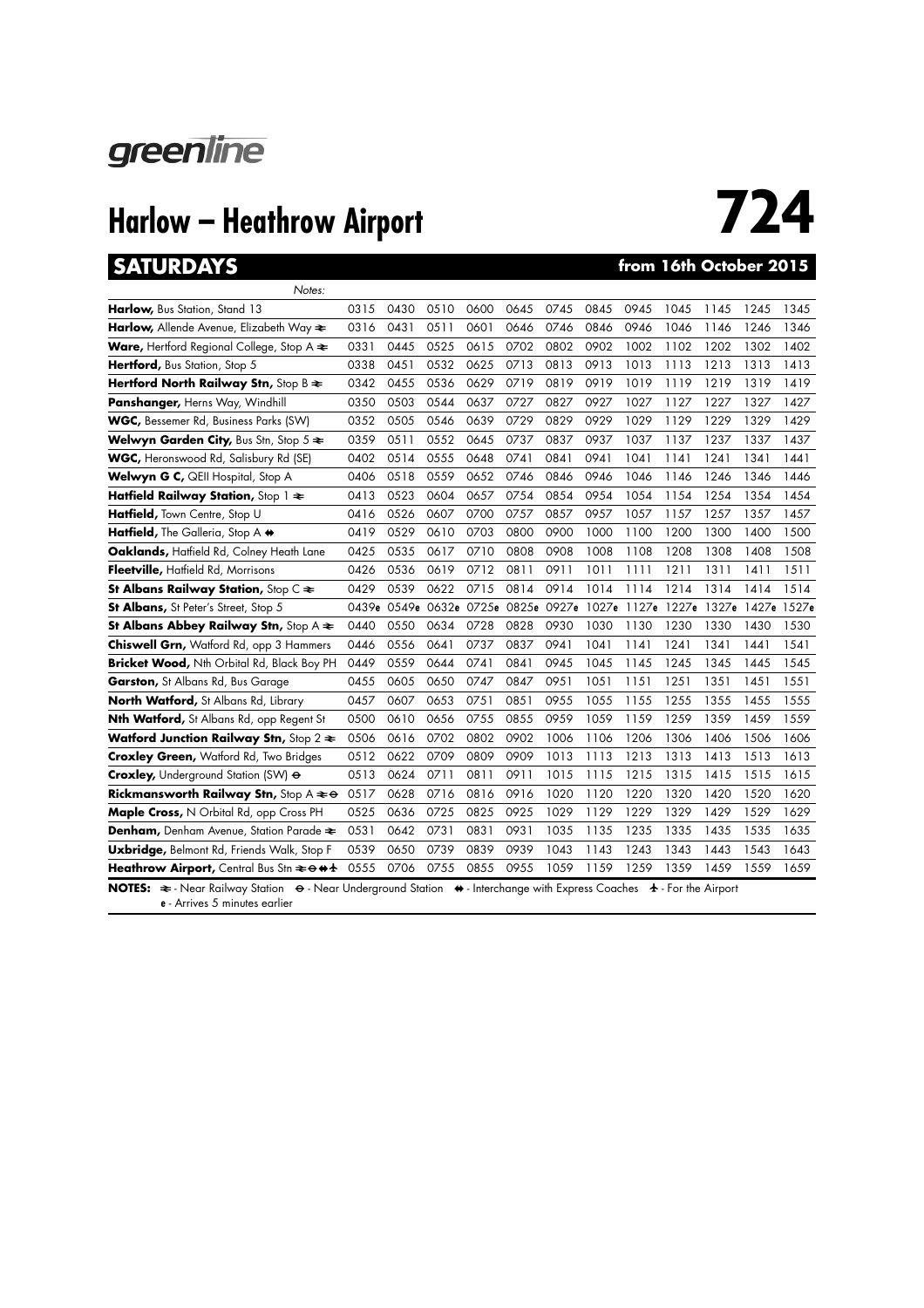

# **724**

### **SATURDAYS from 16th October 2015**

| Notes:                                                                                 |      |                               |      |      |      |
|----------------------------------------------------------------------------------------|------|-------------------------------|------|------|------|
| Harlow, Bus Station, Stand 13                                                          | 1445 | 1605                          | 1725 | 1820 | 1930 |
| Harlow, Allende Avenue, Elizabeth Way $\approx$                                        | 1446 | 1606                          | 1726 | 1821 | 1931 |
| Ware, Hertford Regional College, Stop A $\Leftarrow$                                   | 1502 | 1622                          | 1742 | 1837 | 1946 |
| Hertford, Bus Station, Stop 5                                                          | 1513 | 1633                          | 1753 | 1847 | 1955 |
| Hertford North Railway Stn, Stop B $\Leftarrow$                                        | 1519 | 1639                          | 1759 | 1851 | 1959 |
| Panshanger, Herns Way, Windhill                                                        | 1527 | 1647                          | 1807 | 1859 | 2007 |
| WGC, Bessemer Rd, Business Parks (SW)                                                  | 1529 | 1649                          | 1809 | 1901 | 2009 |
| Welwyn Garden City, Bus Stn, Stop 5 $\approx$                                          | 1537 | 1657                          | 1817 | 1908 | 2015 |
| WGC, Heronswood Rd, Salisbury Rd (SE)                                                  | 1541 | 1701                          | 1820 | 1911 | 2018 |
| Welwyn G C, QEII Hospital, Stop A                                                      | 1546 | 1706                          | 1824 | 1915 | 2022 |
| Hatfield Railway Station, Stop 1 $\approx$                                             | 1554 | 1714                          | 1831 | 1922 | 2029 |
| Hatfield, Town Centre, Stop U                                                          | 1557 | 1717                          | 1833 | 1924 | 2031 |
| Hatfield, The Galleria, Stop A +                                                       | 1600 | 1720                          | 1835 | 1926 | 2033 |
| Oaklands, Hatfield Rd, Colney Heath Lane                                               | 1608 | 1728                          | 1841 | 1932 | 2039 |
| Fleetville, Hatfield Rd, Morrisons                                                     | 1611 | 1731                          | 1842 | 1933 | 2040 |
| St Albans Railway Station, Stop $C \rightleftarrows$                                   | 1614 | 1734                          | 1845 | 1936 | 2043 |
| St Albans, St Peter's Street, Stop 5                                                   |      | 1627e 1747e 1855e 1946e 2053e |      |      |      |
| St Albans Abbey Railway Stn, Stop A $\Leftarrow$                                       | 1630 | 1750                          | 1857 | 1948 | 2055 |
| Chiswell Grn, Watford Rd, opp 3 Hammers                                                | 1641 | 1801                          | 1905 | 1956 | 2101 |
| Bricket Wood, Nth Orbital Rd, Black Boy PH                                             | 1645 | 1805                          | 1908 | 1959 | 2104 |
| Garston, St Albans Rd, Bus Garage                                                      | 1651 | 1811                          | 1914 | 2005 | 2110 |
| North Watford, St Albans Rd, Library                                                   | 1655 | 1815                          | 1916 | 2007 | 2112 |
| Nth Watford, St Albans Rd, opp Regent St                                               | 1659 | 1819                          | 1919 | 2010 | 2115 |
| Watford Junction Railway Stn, Stop 2 $\Leftarrow$                                      | 1706 | 1826                          | 1925 | 2016 | 2120 |
| <b>Croxley Green, Watford Rd, Two Bridges</b>                                          | 1713 | 1833                          | 1931 | 2022 | 2126 |
| Croxley, Underground Station (SW) $\Theta$                                             | 1715 | 1835                          | 1933 | 2024 | 2128 |
| Rickmansworth Railway Stn, Stop A $\Leftarrow \Theta$                                  | 1720 | 1840                          | 1937 | 2028 | 2132 |
| Maple Cross, N Orbital Rd, opp Cross PH                                                | 1729 | 1849                          | 1945 | 2035 | 2139 |
| Denham, Denham Avenue, Station Parade $\Leftarrow$                                     | 1735 | 1855                          | 1950 | 2040 | 2145 |
|                                                                                        |      |                               |      |      |      |
| Uxbridge, Belmont Rd, Friends Walk, Stop F                                             | 1743 | 1903                          | 1958 | 2048 | 2153 |
| Heathrow Airport, Central Bus Stn $\rightleftharpoons \leftrightarrow \leftrightarrow$ | 1759 | 1919                          | 2013 | 2103 | 2209 |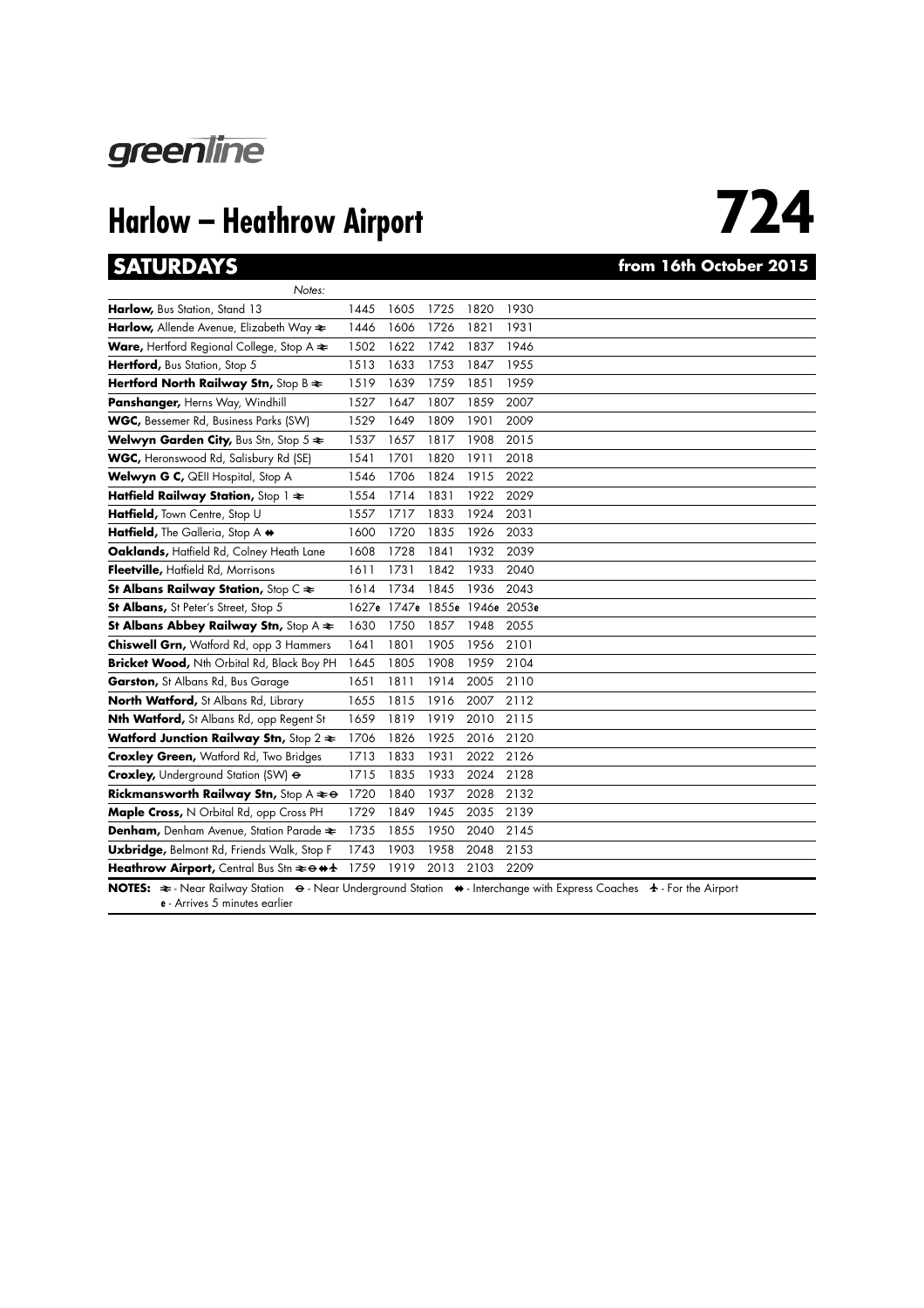

**724**

### **SUNDAYS from 16th October 2015**

| Notes:                                                                                                                |      |                   |      |      |      |                   |      |       |
|-----------------------------------------------------------------------------------------------------------------------|------|-------------------|------|------|------|-------------------|------|-------|
| Harlow, Bus Station, Stand 13                                                                                         | 0510 | 0645              | 0845 | 0945 | 1045 | 1245              | 1445 | 1725  |
| Harlow, Allende Avenue, Elizabeth Way $\approx$                                                                       | 0511 | 0646              | 0846 | 0946 | 1046 | 1246              | 1446 | 1726  |
| Ware, Hertford Regional College, Stop A $\Leftarrow$                                                                  | 0525 | 0702              | 0902 | 1002 | 1102 | 1302              | 1502 | 1742  |
| Hertford, Bus Station, Stop 5                                                                                         | 0532 | 0713              | 0913 | 1010 | 1113 | 1313              | 1513 | 1753  |
| Hertford North Railway Stn, Stop B $\approx$                                                                          | 0536 | 0719              | 0919 |      | 1119 | 1319              | 1519 | 1759  |
| Panshanger, Herns Way, Windhill                                                                                       | 0544 | 0727              | 0927 |      | 1127 | 1327              | 1527 | 1807  |
| WGC, Bessemer Rd, Business Parks (SW)                                                                                 | 0546 | 0729              | 0929 |      | 1129 | 1329              | 1529 | 1809  |
| Welwyn Garden City, Bus Stn, Stop $5 \approx$                                                                         | 0552 | 0737              | 0937 |      | 1137 | 1337              | 1537 | 1817  |
| WGC, Heronswood Rd, Salisbury Rd (SE)                                                                                 | 0555 | 0741              | 0941 |      | 1141 | 1341              | 1541 | 1820  |
| Welwyn G C, QEII Hospital, Stop A                                                                                     | 0559 | 0746              | 0946 |      | 1146 | 1346              | 1546 | 1824  |
| Hatfield Railway Station, Stop $1 \approx$                                                                            | 0604 | 0754              | 0954 |      | 1154 | 1354              | 1554 | 1831  |
| Hatfield, Town Centre, Stop U                                                                                         | 0607 | 0757              | 0957 |      | 1157 | 1357              | 1557 | 1833  |
| Hatfield, The Galleria, Stop A +                                                                                      | 0610 | 0800              | 1000 |      | 1200 | 1400              | 1600 | 1835  |
| Oaklands, Haffield Rd, Colney Heath Lane                                                                              | 0617 | 0808              | 1008 |      | 1208 | 1408              | 1608 | 1841  |
| Fleetville, Hatfield Rd, Morrisons                                                                                    | 0619 | 0811              | 1011 |      | 1211 | 1411              | 1611 | 1842  |
| St Albans Railway Station, Stop $C \rightleftarrows$                                                                  | 0622 | 0814              | 1014 |      | 1214 | 1414              | 1614 | 1845  |
| St Albans, St Peter's Street, Stop 5                                                                                  |      | 0632e 0825e 1025e |      |      |      | 1225e 1425e 1625e |      | 1855e |
| St Albans Abbey Railway Stn, Stop A $\Leftarrow$                                                                      | 0634 | 0828              | 1028 |      | 1228 | 1428              | 1628 | 1857  |
| Chiswell Grn, Watford Rd, opp 3 Hammers                                                                               | 0641 | 0837              | 1037 |      | 1237 | 1437              | 1637 | 1905  |
| Bricket Wood, Nth Orbital Rd, Black Boy PH                                                                            | 0644 | 0841              | 1041 |      | 1241 | 1441              | 1641 | 1908  |
| Garston, St Albans Rd, Bus Garage                                                                                     | 0650 | 0847              | 1047 |      | 1247 | 1447              | 1647 | 1914  |
| North Watford, St Albans Rd, Library                                                                                  | 0653 | 0851              | 1051 |      | 1251 | 1451              | 1651 | 1916  |
| <b>Nth Watford,</b> St Albans Rd, opp Regent St                                                                       | 0656 | 0855              | 1055 |      | 1255 | 1455              | 1655 | 1919  |
| Watford Junction Railway Stn, Stop $2 \geq$                                                                           | 0702 | 0902              | 1102 |      | 1302 | 1502              | 1702 | 1925  |
| <b>Croxley Green, Watford Rd, Two Bridges</b>                                                                         | 0709 | 0909              | 1109 |      | 1309 | 1509              | 1709 | 1931  |
| Croxley, Underground Station (SW) &                                                                                   | 0711 | 0911              | 1111 |      | 1311 | 1511              | 1711 | 1933  |
| <b>Rickmansworth Railway Stn, Stop A <math>\neq \Theta</math></b>                                                     | 0716 | 0916              | 1116 |      | 1316 | 1516              | 1716 | 1937  |
| Maple Cross, N Orbital Rd, opp Cross PH                                                                               | 0725 | 0925              | 1125 |      | 1325 | 1525              | 1725 | 1945  |
| Denham, Denham Avenue, Station Parade $\Leftarrow$                                                                    | 0731 | 0931              | 1131 |      | 1331 | 1531              | 1731 | 1950  |
| Uxbridge, Belmont Rd, Friends Walk, Stop F                                                                            | 0739 | 0939              | 1139 |      | 1339 | 1539              | 1739 | 1958  |
| Heathrow Airport, Central Bus Stn $\Rightarrow$ 0 + 1                                                                 | 0755 | 0955              | 1155 |      | 1355 | 1555              | 1755 | 2013  |
| NOTES: ₹ - Near Railway Station ⊖ - Near Underground Station ♦ - Interchange with Express Coaches ↑ - For the Airport |      |                   |      |      |      |                   |      |       |

**e** - Arrives 5 minutes earlier

**OPERATOR:** ARRIVA Kent Thameside *Customer Care:* 0344 800 4411

### **Public Holidays (except over Christmas) – A SUNDAY Service Operates**

**www.intalink.org.uk**



**Further Information – traveline 0871 200 22 33**

XD tore *Issued and accepted between Harlow and Maple Cross only*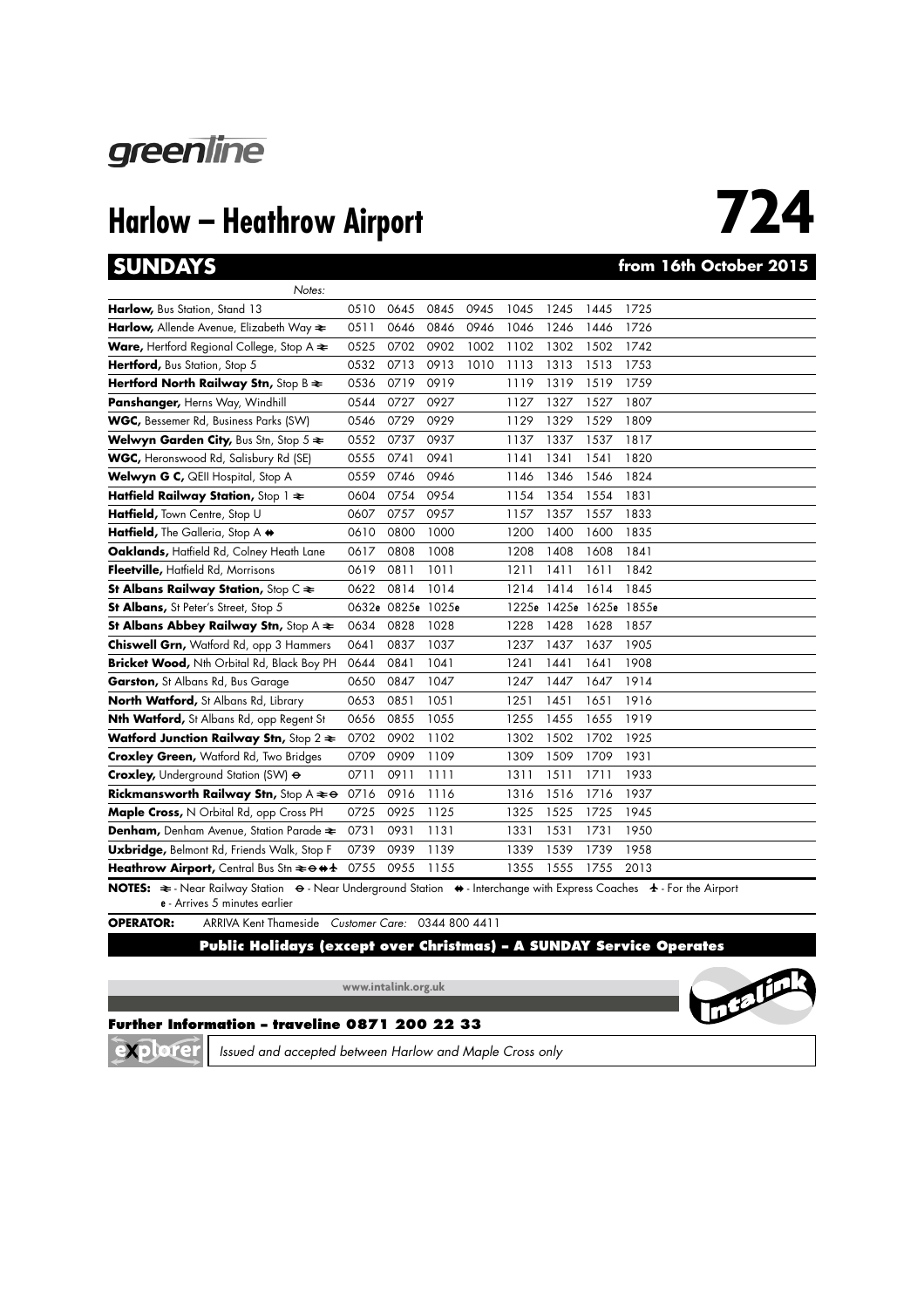

| <b>MONDAYS TO FRIDAYS</b>                                           |      |      |             |      |             |      |             | from 16th October 2015        |             |      |                         |      |
|---------------------------------------------------------------------|------|------|-------------|------|-------------|------|-------------|-------------------------------|-------------|------|-------------------------|------|
| Notes:                                                              |      | Sch  | <b>NSch</b> | Sch  | <b>NSch</b> | Sch  | <b>NSch</b> | Sch                           | <b>NSch</b> |      |                         |      |
| Heathrow Airport, Central Bus Stn $\geq \theta$ + $\pm$             |      |      |             | 0610 | 0615        | 0700 | 0710        | 0755                          | 0810        | 0915 | 1015                    | 1115 |
| Uxbridge, York Rd, Stop W                                           |      |      |             | 0626 | 0631        | 0717 | 0727        | 0817                          | 0827        | 0932 | 1032                    | 1132 |
| <b>Denham Rly Stn, N</b> Orb Rd, opp Inn on Gn $\approx$            |      |      |             | 0634 | 0639        | 0726 | 0736        | 0828                          | 0838        | 0941 | 1041                    | 1141 |
| Maple Cross, N Orbital Rd, The Cross PH                             |      |      |             | 0643 | 0648        | 0736 | 0745        | 0838                          | 0847        | 0950 | 1050                    | 1150 |
| Rickmansworth Railway Stn, Stop C $\Leftarrow$                      |      |      |             | 0650 | 0655        | 0743 | 0752        | 0850                          | 0855        | 0957 | 1057                    | 1157 |
| Croxley, Underground Station (E) $\Theta$                           |      |      |             | 0655 | 0700        | 0751 | 0757        | 0858                          | 0901        | 1002 | 1102                    | 1202 |
| <b>Croxley Green, Watford Rd, Two Bridges</b>                       |      |      |             | 0658 | 0703        | 0755 | 0800        | 0902                          | 0904        | 1005 | 1105                    | 1205 |
| Watford, Clarendon Rd, Stop S                                       |      |      |             | 0704 | 0709        | 0804 | 0807        | 0911                          | 0911        | 1011 | 1111                    | 1211 |
| Watford Junction Railway Stn, Stop $5 \approx$                      |      |      |             | 0710 | 0715        | 0810 | 0813        | 0917                          | 0917        | 1017 | 1117                    | 1217 |
| North Watford, St Albans Rd, Regent St                              |      |      |             | 0713 | 0718        | 0813 | 0816        | 0920                          | 0920        | 1020 | 1120                    | 1220 |
| North Watford, St Albans Rd, opp Library                            |      |      |             | 0717 | 0722        | 0817 | 0820        | 0924                          | 0924        | 1024 | 1124                    | 1224 |
| Garston, St Albans Rd, opp Bus Garage                               |      |      |             | 0722 | 0727        | 0823 | 0826        | 0929                          | 0929        | 1029 | 1129                    | 1229 |
| Bricket Wood, Nth Orb Rd, opp Black Boy                             |      |      |             | 0725 | 0730        | 0826 | 0829        | 0932                          | 0932        | 1032 | 1132                    | 1232 |
| Chiswell Green, Watford Rd, 3 Hammers PH                            |      |      |             | 0730 | 0735        | 0832 | 0835        | 0937                          | 0937        | 1037 | 1137                    | 1237 |
| St Albans Abbey Railway Stn, Stop B $\Leftarrow$                    |      |      |             | 0740 | 0745        | 0844 | 0846        | 0947                          | 0947        | 1047 | 1147                    | 1247 |
| St Albans, St Peter's Street, Stop 10                               |      | 0645 | 0650        |      |             |      |             | 0750e 0755e 0855e 0857e 0957e |             |      | 0957e 1057e 1157e 1257e |      |
| St Albans Railway Station, Stop $A \rightleftarrows$                |      | 0651 | 0655        | 0756 | 0801        | 0901 | 0903        | 1003                          | 1003        | 1103 | 1203                    | 1303 |
| Fleetville, Hatfield Rd, opp Morrisons                              |      | 0653 | 0657        | 0759 | 0803        | 0904 | 0905        | 1005                          | 1005        | 1105 | 1205                    | 1305 |
| Oaklands, Hatfield Rd, opp Colney Hth Ln                            |      | 0656 | 0700        | 0802 | 0806        | 0907 | 0908        | 1008                          | 1008        | 1108 | 1208                    | 1308 |
| Hatfield, The Galleria, Stop C +                                    |      | 0704 | 0708        | 0812 | 0815        | 0917 | 0917        | 1017                          | 1017        | 1117 | 1217                    | 1317 |
| Hatfield, Town Centre, Stop V                                       |      | 0707 | 0711        | 0815 | 0818        | 0919 | 0919        | 1019                          | 1019        | 1119 | 1219                    | 1319 |
| Hatfield Railway Station, Stop $4 \geq$                             |      | 0710 | 0714        | 0818 | 0821        | 0922 | 0922        | 1022                          | 1022        | 1122 | 1222                    | 1322 |
| Welwyn G C, QEII Hospital, Stop B                                   |      | 0718 | 0722        | 0827 | 0829        | 0930 | 0930        | 1030                          | 1030        | 1130 | 1230                    | 1330 |
| WGC, Heronswood Rd, Salisbury Rd (NW)                               |      | 0722 | 0726        | 0832 | 0833        | 0934 | 0934        | 1034                          | 1034        | 1134 | 1234                    | 1334 |
| Welwyn Garden City, Bus Stn, Stop 6 $\approx$                       |      | 0730 | 0734        | 0840 | 0841        | 0942 | 0942        | 1042                          | 1042        | 1142 | 1242                    | 1342 |
| WGC, Bessemer Rd, Business Parks (NE)                               |      | 0734 | 0738        | 0844 | 0845        | 0945 | 0945        | 1045                          | 1045        | 1145 | 1245                    | 1345 |
| Panshanger, Herns Way, opp Windhill                                 |      | 0739 | 0743        | 0849 | 0849        | 0949 | 0949        | 1049                          | 1049        | 1149 | 1249                    | 1349 |
| Hertford North Railway Stn, Stop A $\approx$                        |      | 0747 | 0751        | 0857 | 0857        | 0957 | 0957        | 1057                          | 1057        | 1157 | 1257                    | 1357 |
| Hertford, Bus Station, Stop 4                                       | 0655 | 0755 | 0759        | 0905 | 0905        | 1005 | 1005        | 1105                          | 1105        | 1205 | 1305                    | 1405 |
| <b>Ware, Hertford Regional College, Stop C <math>\approx</math></b> | 0704 | 0804 | 0808        | 0914 | 0914        | 1014 | 1014        | 1114                          | 1114        | 1214 | 1314                    | 1414 |
| Harlow, Allende Avenue, Edinburgh Way $\Leftarrow$                  | 0717 | 0822 | 0821        | 0927 | 0927        | 1027 | 1027        | 1127                          | 1127        | 1227 | 1327                    | 1427 |
| Harlow, Bus Station                                                 | 0720 | 0826 | 0824        | 0930 | 0930        | 1030 | 1030        | 1130                          | 1130        | 1230 | 1330                    | 1430 |
|                                                                     |      |      |             |      |             |      |             |                               |             |      |                         |      |

**NOTES:**  $\Rightarrow$  - Near Railway Station  $\Rightarrow$  - Near Underground Station  $\Rightarrow$  - Interchange with Express Coaches  $\leftrightarrow$  - For the Airport **Sch** - Schooldays Only **NSch** - Non Schooldays Only **e** - Arrives 5 minutes earlier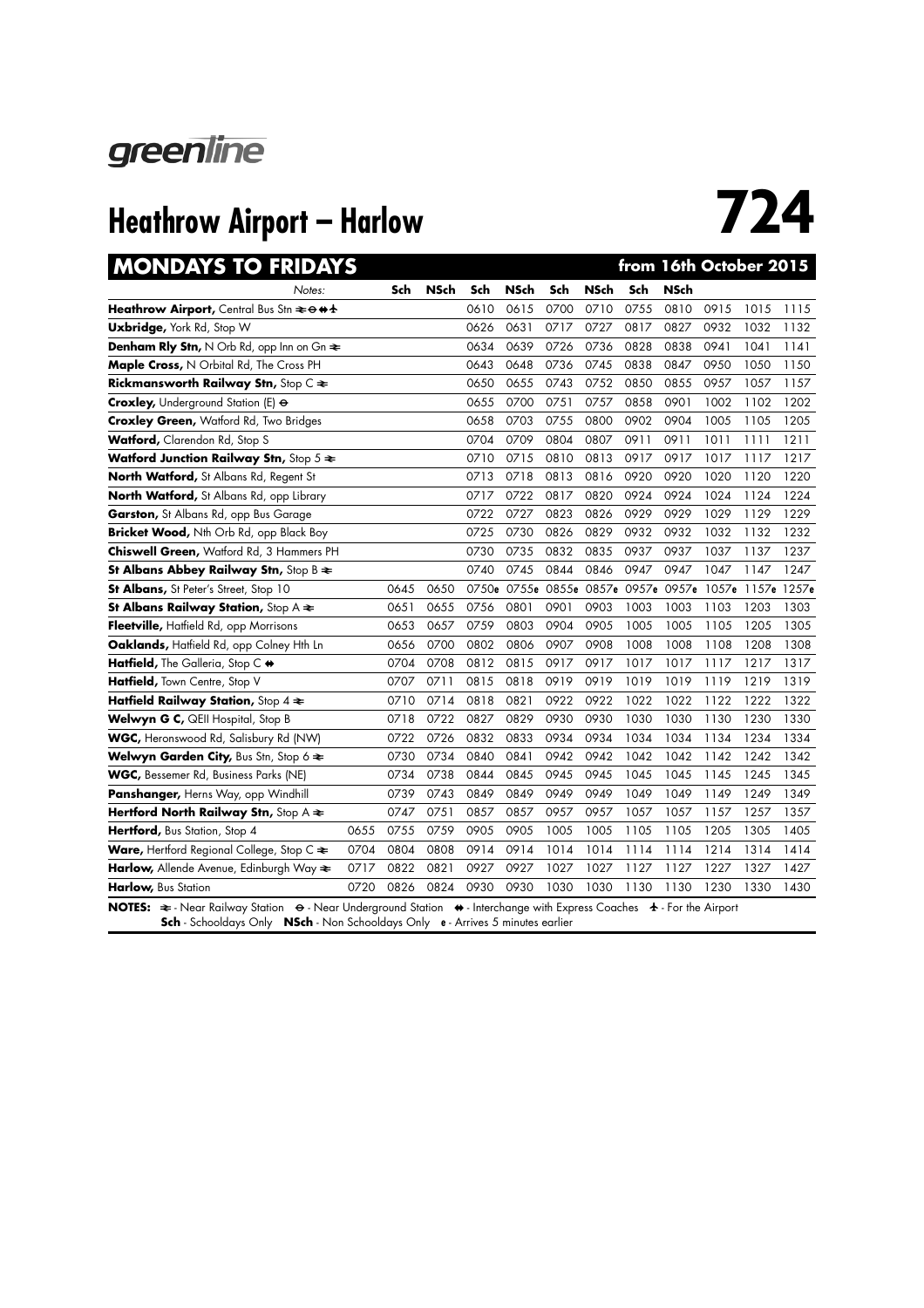

| <b>MONDAYS TO FRIDAYS</b>                                           |       |       |       |             |      |                   |       | from 16th October 2015 |       |             |                   |      |
|---------------------------------------------------------------------|-------|-------|-------|-------------|------|-------------------|-------|------------------------|-------|-------------|-------------------|------|
| Notes:                                                              |       |       | Sch   | <b>NSch</b> | Sch  | <b>NSch</b>       | Sch   | <b>NSch</b>            | Sch   | <b>NSch</b> |                   |      |
| Heathrow Airport, Central Bus Stn $\geq \theta$ <sup>++</sup>       | 1215  | 1315  | 1415  | 1430        | 1515 | 1535              | 1620  | 1635                   | 1730  | 1745        | 1840              | 1935 |
| <b>Uxbridge, York Rd, Stop W</b>                                    | 1232  | 1332  | 1432  | 1447        | 1533 | 1552              | 1638  | 1652                   | 1753  | 1803        | 1858              | 1951 |
| <b>Denham Rly Stn, N</b> Orb Rd, opp Inn on $G_n \approx 1241$      |       | 1341  | 1441  | 1456        | 1543 | 1601              | 1648  | 1701                   | 1807  | 1812        | 1907              | 1959 |
| Maple Cross, N Orbital Rd, The Cross PH                             | 1250  | 1350  | 1450  | 1505        | 1552 | 1610              | 1657  | 1710                   | 1817  | 1821        | 1915              | 2006 |
| Rickmansworth Railway Stn, Stop C $\Leftarrow$                      | 1257  | 1357  | 1457  | 1512        | 1559 | 1617              | 1704  | 1717                   | 1825  | 1828        | 1922              | 2013 |
| Croxley, Underground Station (E) $\Theta$                           | 1302  | 1402  | 1502  | 1517        | 1606 | 1622              | 1711  | 1722                   | 1830  | 1833        | 1927              | 2016 |
| <b>Croxley Green, Watford Rd, Two Bridges</b>                       | 1305  | 1405  | 1505  | 1520        | 1610 | 1625              | 1715  | 1725                   | 1833  | 1836        | 1929              | 2018 |
| Watford, Clarendon Rd, Stop S                                       | 1311  | 1411  | 1512  | 1527        | 1619 | 1632              | 1724  | 1732                   | 1840  | 1843        | 1935              | 2023 |
| Watford Junction Railway Stn, Stop $5 \approx$                      | 1317  | 1417  | 1518  | 1533        | 1625 | 1638              | 1730  | 1738                   | 1846  | 1849        | 1941              | 2028 |
| North Watford, St Albans Rd, Regent St                              | 1320  | 1421  | 1522  | 1536        | 1629 | 1641              | 1734  | 1741                   | 1850  | 1852        | 1944              | 2031 |
| North Watford, St Albans Rd, opp Library                            | 1324  | 1425  | 1526  | 1540        | 1635 | 1645              | 1740  | 1745                   | 1855  | 1856        | 1948              | 2035 |
| Garston, St Albans Rd, opp Bus Garage                               | 1329  | 1431  | 1532  | 1546        | 1642 | 1650              | 1747  | 1750                   | 1901  | 1901        | 1953              | 2040 |
| Bricket Wood, Nth Orb Rd, opp Black Boy                             | 1332  | 1434  | 1535  | 1549        | 1645 | 1653              | 1750  | 1753                   | 1904  | 1904        | 1956              | 2043 |
| Chiswell Green, Watford Rd, 3 Hammers PH                            | 1337  | 1439  | 1541  | 1554        | 1651 | 1658              | 1756  | 1758                   | 1909  | 1909        | 2000              | 2047 |
| St Albans Abbey Railway Stn, Stop B $\geq$                          | 1347  | 1449  | 1552  | 1604        | 1702 | 1715              | 1806  | 1808                   | 1917  | 1917        | 2007              | 2054 |
| St Albans, St Peter's Street, Stop 10                               | 1357e | 1459e | 1602e |             |      | 1614e 1712e 1728e | 1816e | 1818e                  | 1927e |             | 1927e 2016e 2103e |      |
| St Albans Railway Station, Stop $A \rightleftarrows$                | 1403  | 1505  | 1608  | 1620        | 1718 | 1734              | 1822  | 1824                   | 1932  | 1932        | 2021              | 2108 |
| Fleetville, Hatfield Rd, opp Morrisons                              | 1405  | 1507  | 1611  | 1622        | 1721 | 1734              | 1825  | 1826                   | 1934  | 1934        | 2023              | 2110 |
| Oaklands, Hatfield Rd, opp Colney Hth Ln                            | 1408  | 1510  | 1614  | 1626        | 1724 | 1736              | 1828  | 1829                   | 1937  | 1937        | 2026              | 2113 |
| Hatfield, The Galleria, Stop C +                                    | 1417  | 1519  | 1624  | 1635        | 1734 | 1739              | 1838  | 1838                   | 1946  | 1946        | 2033              | 2120 |
| Hatfield, Town Centre, Stop V                                       | 1419  | 1522  | 1627  | 1637        | 1737 | 1741              | 1840  | 1840                   | 1948  | 1948        | 2035              | 2122 |
| Hatfield Railway Station, Stop $4 \geq$                             | 1422  | 1525  | 1630  | 1640        | 1740 | 1744              | 1843  | 1843                   | 1951  | 1951        | 2037              | 2124 |
| Welwyn G C, QEII Hospital, Stop B                                   | 1430  | 1534  | 1639  | 1649        | 1748 | 1752              | 1850  | 1850                   | 1958  | 1958        | 2044              | 2130 |
| WGC, Heronswood Rd, Salisbury Rd (NW)                               | 1434  | 1538  | 1643  | 1653        | 1752 | 1756              | 1854  | 1854                   | 2002  | 2002        | 2047              | 2133 |
| Welwyn Garden City, Bus Stn, Stop 6 $\Leftarrow$                    | 1442  | 1546  | 1651  | 1701        | 1800 | 1804              | 1901  | 1901                   | 2009  | 2009        | 2053              | 2138 |
| <b>WGC, Bessemer Rd, Business Parks (NE)</b>                        | 1445  | 1549  | 1655  | 1704        | 1804 | 1807              | 1904  | 1904                   | 2012  | 2012        | 2056              | 2140 |
| Panshanger, Herns Way, opp Windhill                                 | 1449  | 1553  | 1659  | 1708        | 1808 | 1811              | 1908  | 1908                   | 2016  | 2016        | 2100              | 2143 |
| Hertford North Railway Stn, Stop A $\approx$                        | 1457  | 1601  | 1707  | 1716        | 1816 | 1819              | 1916  | 1916                   | 2024  | 2024        | 2108              | 2151 |
| Hertford, Bus Station, Stop 4                                       | 1506  | 1612  | 1718  | 1724        | 1827 | 1827              | 1923  | 1923                   | 2031  | 2031        | 2112              | 2155 |
| <b>Ware, Hertford Regional College, Stop C <math>\approx</math></b> | 1515  | 1621  | 1728  | 1733        | 1836 | 1836              | 1931  | 1931                   | 2039  | 2039        | 2119              | 2202 |
| Harlow, Allende Avenue, Edinburgh Way $\Leftarrow$                  | 1530  | 1636  | 1745  | 1746        | 1849 | 1849              | 1944  | 1944                   | 2052  | 2052        | 2132              | 2215 |
| Harlow, Bus Station                                                 | 1533  | 1639  | 1749  | 1749        | 1852 | 1852              | 1947  | 1947                   | 2055  | 2055        | 2135              | 2218 |
|                                                                     |       |       |       |             |      |                   |       |                        |       |             |                   |      |

**NOTES:**  $\Rightarrow$  - Near Railway Station  $\Rightarrow$  - Near Underground Station  $\Rightarrow$  - Interchange with Express Coaches  $\leftrightarrow$  - For the Airport **Sch** - Schooldays Only **NSch** - Non Schooldays Only **e** - Arrives 5 minutes earlier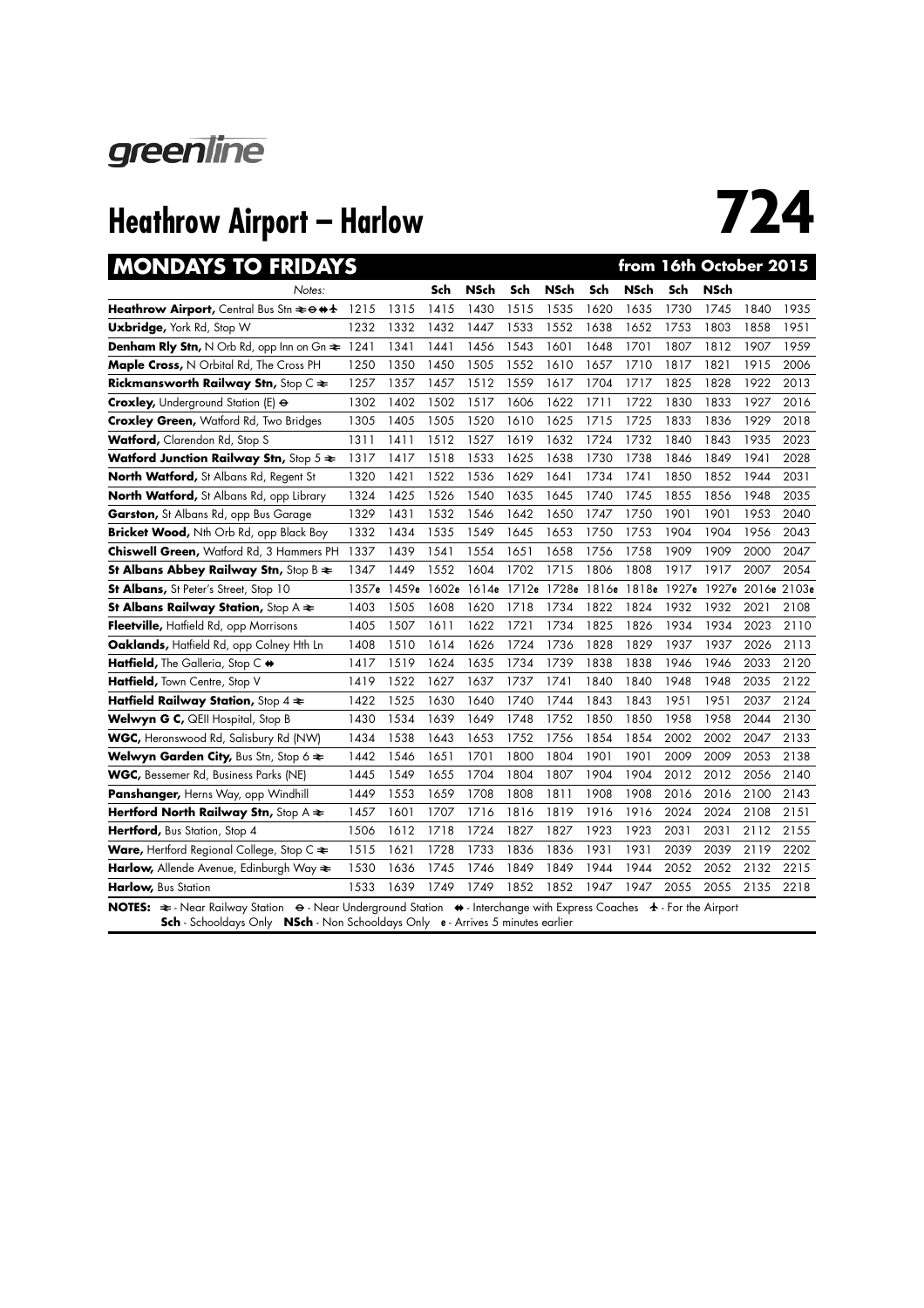

### **MONDAYS TO FRIDAYS** *CONDAYS from 16th October 2015*

| Notes:                                                                                   |      |                   |                                                                                |
|------------------------------------------------------------------------------------------|------|-------------------|--------------------------------------------------------------------------------|
| Heathrow Airport, Central Bus Stn $\rightleftarrows \leftrightarrow \leftrightarrow \pm$ | 2035 | 2125              | 2230                                                                           |
| Uxbridge, York Rd, Stop W                                                                | 2051 | 2141              | 2246                                                                           |
| <b>Denham Rly Stn, N</b> Orb Rd, opp Inn on Gn $\approx 2059$                            |      | 2149              | 2254                                                                           |
| Maple Cross, N Orbital Rd, The Cross PH                                                  | 2106 | 2156              | 2301                                                                           |
| Rickmansworth Railway Stn, Stop C $\Leftarrow$                                           | 2113 | 2203              | 2308                                                                           |
| Croxley, Underground Station (E) $\Theta$                                                | 2116 | 2206              | 2311                                                                           |
| <b>Croxley Green, Watford Rd, Two Bridges</b>                                            | 2118 | 2208              | 2313                                                                           |
| Watford, Clarendon Rd, Stop S                                                            | 2123 | 2213              | 2318                                                                           |
| Watford Junction Railway Stn, Stop $5 \approx$                                           | 2128 | 2218              | 2323                                                                           |
| North Watford, St Albans Rd, Regent St                                                   | 2131 | 2220              | 2325                                                                           |
| North Watford, St Albans Rd, opp Library                                                 | 2135 | 2224              | 2329                                                                           |
| Garston, St Albans Rd, opp Bus Garage                                                    | 2140 | 2228              | 2333                                                                           |
| Bricket Wood, Nth Orb Rd, opp Black Boy                                                  | 2143 | 2231              | 2336                                                                           |
| Chiswell Green, Watford Rd, 3 Hammers PH                                                 | 2147 | 2235              | 2340                                                                           |
| St Albans Abbey Railway Stn, Stop B $\approx$                                            | 2154 | 2242              | 2347                                                                           |
| St Albans, St Peter's Street, Stop 10                                                    |      | 2203e 2251e 2356e |                                                                                |
| St Albans Railway Station, Stop A $\approx$                                              | 2208 | 2256              | 0001                                                                           |
| Fleetville, Hatfield Rd, opp Morrisons                                                   | 2210 | 2258              | 0003                                                                           |
| Oaklands, Hatfield Rd, opp Colney Hth Ln                                                 | 2213 | 2301              | 0006                                                                           |
| Hatfield, The Galleria, Stop C +                                                         | 2220 | 2308              | 0013                                                                           |
| Hatfield, Town Centre, Stop V                                                            | 2222 | 2310              | 0015                                                                           |
| Hatfield Railway Station, Stop $4 \geq$                                                  | 2224 | 2312              | 0017                                                                           |
| Welwyn G C, QEII Hospital, Stop B                                                        | 2230 | 2318              | 0023                                                                           |
| WGC, Heronswood Rd, Salisbury Rd (NW)                                                    | 2233 | 2321              | 0026                                                                           |
| Welwyn Garden City, Bus Stn, Stop 6 $\Leftarrow$                                         | 2238 | 2326              | 0031                                                                           |
| WGC, Bessemer Rd, Business Parks (NE)                                                    | 2240 | 2328              | 0033                                                                           |
| Panshanger, Herns Way, opp Windhill                                                      | 2243 | 2331              | 0036                                                                           |
| Hertford North Railway Stn, Stop A $\Leftarrow$                                          | 2251 | 2339              | 0044                                                                           |
| Hertford, Bus Station, Stop 4                                                            | 2255 | 2343              | 0048                                                                           |
| Ware, Hertford Regional College, Stop C $\Leftarrow$                                     | 2302 | 2350              | 0055                                                                           |
| Harlow, Allende Avenue, Edinburgh Way $\Leftarrow$                                       | 2315 | 0003              | 0108                                                                           |
| Harlow, Bus Station                                                                      | 2318 | 0006              | 0111                                                                           |
| $D \cdot 1$ .<br>$C_1 \cup C_2$<br>IATEC.<br>h <sub>1</sub>                              | 11.1 | در دره از         | ALL EX<br>$\sqrt{2}$<br>$\blacksquare$<br>п.<br>n L<br>$\lambda$<br>. <b>.</b> |

**NOTES:**  $\cong$  - Near Railway Station  $\Theta$  - Near Underground Station  $\leftrightarrow$  - Interchange with Express Coaches  $\leftrightarrow$  - For the Airport **e** - Arrives 5 minutes earlier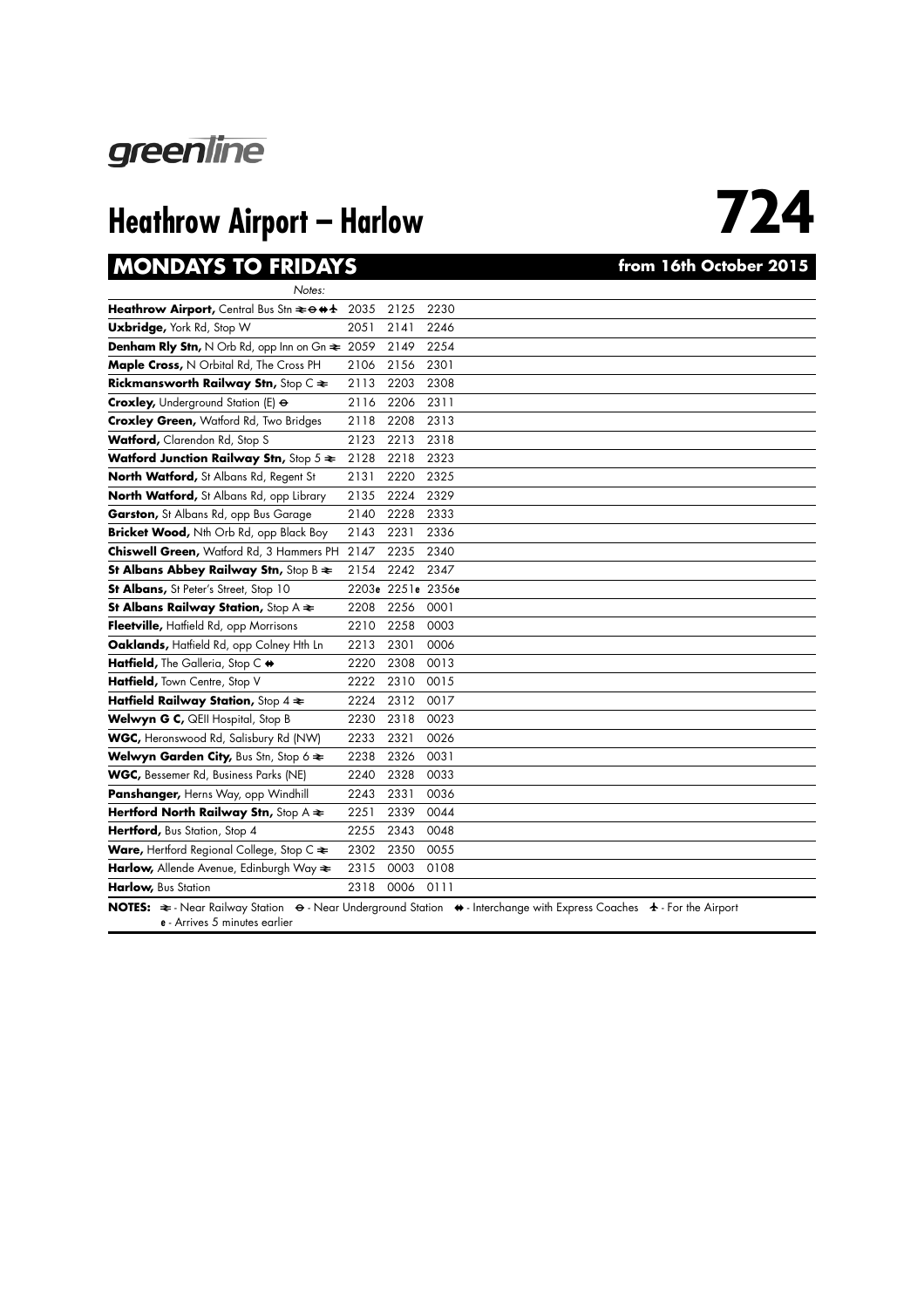

### **SATURDAYS from 16th October 2015**

| Notes:                                                                                                                                                                            |      |       |      |      |                         |      |       |       |       |       |             |      |
|-----------------------------------------------------------------------------------------------------------------------------------------------------------------------------------|------|-------|------|------|-------------------------|------|-------|-------|-------|-------|-------------|------|
| Heathrow Airport, Central Bus Stn $\approx$ $\leftrightarrow$ $\leftrightarrow$ $\star$                                                                                           |      | 0630  | 0720 | 0815 | 0915                    | 1015 | 1115  | 1215  | 1315  | 1415  | 1515        | 1615 |
| <b>Uxbridge, York Rd, Stop W</b>                                                                                                                                                  |      | 0646  | 0736 | 0832 | 0932                    | 1032 | 1132  | 1232  | 1332  | 1432  | 1532        | 1632 |
| <b>Denham Rly Stn, N</b> Orb Rd, opp Inn on $G_n \rightleftharpoons$                                                                                                              |      | 0654  | 0745 | 0841 | 0941                    | 1041 | 1141  | 1241  | 1341  | 1441  | 1541        | 1641 |
| Maple Cross, N Orbital Rd, The Cross PH                                                                                                                                           |      | 0701  | 0754 | 0850 | 0950                    | 1050 | 1150  | 1250  | 1350  | 1450  | 1550        | 1650 |
| Rickmansworth Railway Stn, Stop C $\Leftarrow$                                                                                                                                    |      | 0708  | 0801 | 0857 | 0957                    | 1057 | 1157  | 1257  | 1357  | 1457  | 1557        | 1657 |
| <b>Croxley, Underground Station (E) &amp;</b>                                                                                                                                     |      | 0711  | 0805 | 0902 | 1002                    | 1102 | 1202  | 1302  | 1402  | 1502  | 1602        | 1702 |
| <b>Croxley Green, Watford Rd, Two Bridges</b>                                                                                                                                     |      | 0713  | 0807 | 0905 | 1005                    | 1105 | 1205  | 1305  | 1405  | 1505  | 1605        | 1705 |
| <b>Watford, Clarendon Rd, Stop S</b>                                                                                                                                              |      | 0718  | 0813 | 0911 | 1011                    | 1111 | 1211  | 1311  | 1411  | 1511  | 1611        | 1711 |
| Watford Junction Railway Stn, Stop $5 \approx$                                                                                                                                    |      | 0724  | 0819 | 0917 | 1017                    | 1117 | 1217  | 1317  | 1417  | 1517  | 1617        | 1717 |
| North Watford, St Albans Rd, Regent St                                                                                                                                            |      | 0727  | 0822 | 0920 | 1020                    | 1120 | 1220  | 1320  | 1420  | 1520  | 1620        | 1720 |
| North Watford, St Albans Rd, opp Library                                                                                                                                          |      | 0731  | 0826 | 0924 | 1024                    | 1124 | 1224  | 1324  | 1424  | 1524  | 1624        | 1724 |
| <b>Garston,</b> St Albans Rd, opp Bus Garage                                                                                                                                      |      | 0736  | 0831 | 0929 | 1029                    | 1129 | 1229  | 1329  | 1429  | 1529  | 1629        | 1729 |
| Bricket Wood, Nth Orb Rd, opp Black Boy                                                                                                                                           |      | 0739  | 0834 | 0932 | 1032                    | 1132 | 1232  | 1332  | 1432  | 1532  | 1632        | 1732 |
| Chiswell Green, Watford Rd, 3 Hammers PH                                                                                                                                          |      | 0743  | 0839 | 0937 | 1037                    | 1137 | 1237  | 1337  | 1437  | 1537  | 1637        | 1737 |
| St Albans Abbey Railway Stn, Stop B $\geq$                                                                                                                                        |      | 0750  | 0849 | 0948 | 1048                    | 1148 | 1248  | 1348  | 1448  | 1548  | 1648        | 1748 |
| <b>St Albans, St Peter's Street, Stop 10</b>                                                                                                                                      | 0659 | 0759e |      |      | 0859e 0959e 1059e 1159e |      | 1259e | 1359e | 1459e | 1559e | 1659e 1759e |      |
| St Albans Railway Station, Stop $A \rightleftarrows$                                                                                                                              | 0705 | 0805  | 0907 | 1007 | 1107                    | 1207 | 1307  | 1407  | 1507  | 1607  | 1707        | 1807 |
| Fleetville, Hatfield Rd, opp Morrisons                                                                                                                                            | 0707 | 0807  | 0909 | 1009 | 1109                    | 1209 | 1309  | 1409  | 1509  | 1609  | 1709        | 1809 |
| Oaklands, Hatfield Rd, opp Colney Hth Ln                                                                                                                                          | 0710 | 0810  | 0912 | 1012 | 1112                    | 1212 | 1312  | 1412  | 1512  | 1612  | 1712        | 1812 |
| Hatfield, The Galleria, Stop C $\leftrightarrow$                                                                                                                                  | 0719 | 0819  | 0921 | 1021 | 1121                    | 1221 | 1321  | 1421  | 1521  | 1621  | 1721        | 1821 |
| Hatfield, Town Centre, Stop V                                                                                                                                                     | 0721 | 0821  | 0923 | 1023 | 1123                    | 1223 | 1323  | 1423  | 1523  | 1623  | 1723        | 1824 |
| Hatfield Railway Station, Stop $4 \geq$                                                                                                                                           | 0724 | 0824  | 0926 | 1026 | 1126                    | 1226 | 1326  | 1426  | 1526  | 1626  | 1726        | 1826 |
| Welwyn G C, QEII Hospital, Stop B                                                                                                                                                 | 0732 | 0832  | 0934 | 1034 | 1134                    | 1234 | 1334  | 1434  | 1534  | 1634  | 1734        | 1832 |
| WGC, Heronswood Rd, Salisbury Rd (NW)                                                                                                                                             | 0736 | 0836  | 0938 | 1038 | 1138                    | 1238 | 1338  | 1438  | 1538  | 1638  | 1738        | 1835 |
| <b>Welwyn Garden City, Bus Stn, Stop 6 <math>\approx</math></b>                                                                                                                   | 0744 | 0844  | 0946 | 1046 | 1146                    | 1246 | 1346  | 1446  | 1546  | 1646  | 1746        | 1842 |
| <b>WGC, Bessemer Rd, Business Parks (NE)</b>                                                                                                                                      | 0747 | 0847  | 0949 | 1049 | 1149                    | 1249 | 1349  | 1449  | 1549  | 1649  | 1749        | 1845 |
| Panshanger, Herns Way, opp Windhill                                                                                                                                               | 0751 | 0851  | 0953 | 1053 | 1153                    | 1253 | 1353  | 1453  | 1553  | 1653  | 1753        | 1848 |
| Hertford North Railway Stn, Stop A $\approx$                                                                                                                                      | 0759 | 0859  | 1001 | 1101 | 1201                    | 1301 | 1401  | 1501  | 1601  | 1701  | 1801        | 1856 |
| Hertford, Bus Station, Stop 4                                                                                                                                                     | 0807 | 0907  | 1009 | 1109 | 1209                    | 1309 | 1409  | 1509  | 1609  | 1709  | 1809        | 1903 |
| <b>Ware, Hertford Regional College, Stop C <math>\approx</math></b>                                                                                                               | 0816 | 0916  | 1018 | 1118 | 1218                    | 1318 | 1418  | 1518  | 1618  | 1718  | 1818        | 1911 |
| Harlow, Allende Avenue, Edinburgh Way $\approx$                                                                                                                                   | 0829 | 0929  | 1031 | 1131 | 1231                    | 1331 | 1431  | 1531  | 1631  | 1731  | 1831        | 1924 |
| Harlow, Bus Station                                                                                                                                                               | 0832 | 0932  | 1034 | 1134 | 1234                    | 1334 | 1434  | 1534  | 1634  | 1734  | 1834        | 1927 |
| NOTES: $\Rightarrow$ - Near Railway Station $\leftrightarrow$ - Near Underground Station $\leftrightarrow$ - Interchange with Express Coaches $\leftrightarrow$ - For the Airport |      |       |      |      |                         |      |       |       |       |       |             |      |

**e** - Arrives 5 minutes earlier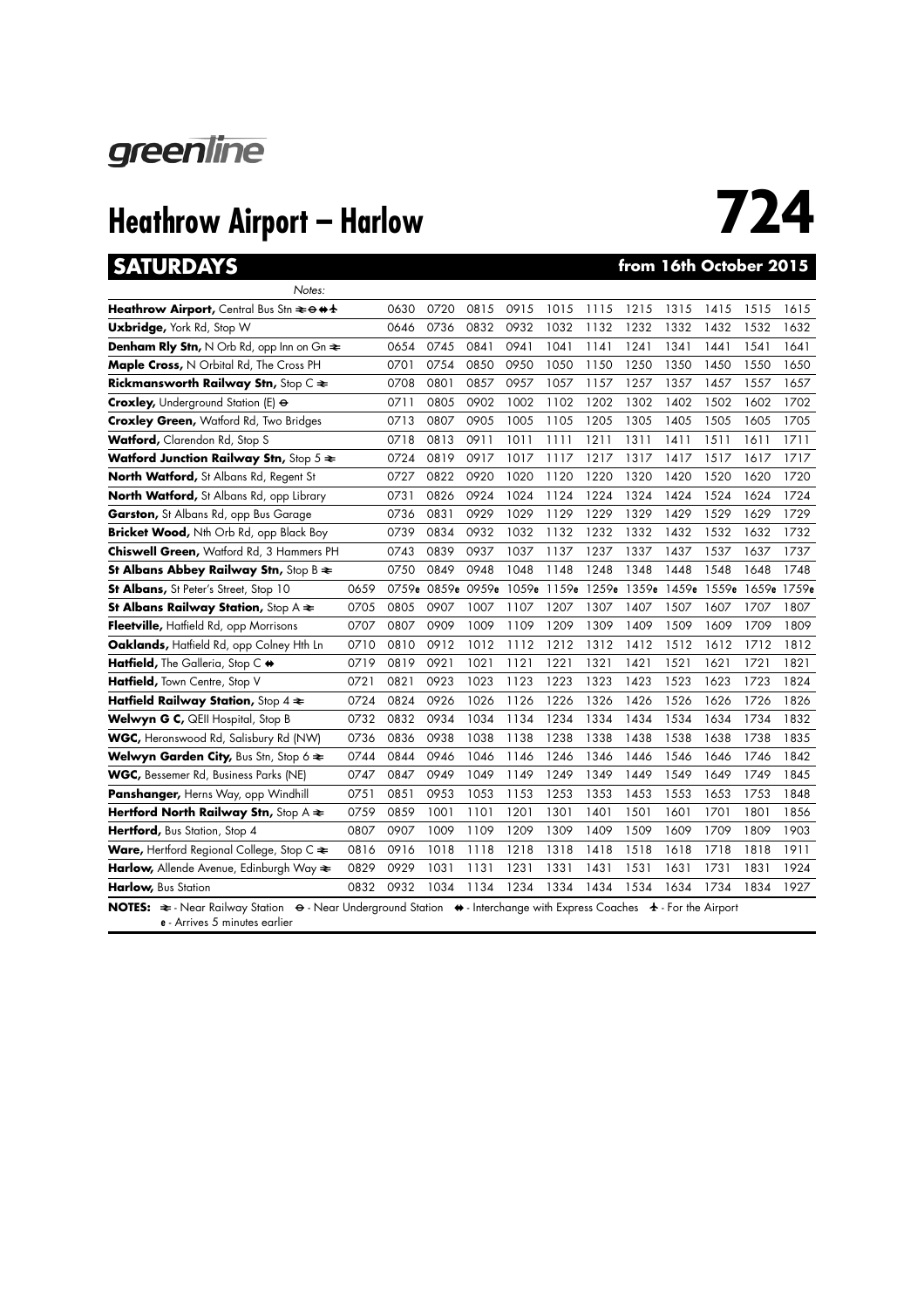

### **SATURDAYS from 16th October 2015**

| Notes:                                                                                                                                                             |       |      |      |      |      |                               |
|--------------------------------------------------------------------------------------------------------------------------------------------------------------------|-------|------|------|------|------|-------------------------------|
| Heathrow Airport, Central Bus Stn $\approx$ $\leftrightarrow$ $\leftrightarrow$ $\star$                                                                            | 1715  | 1815 | 1935 | 2035 | 2125 | 2230                          |
| <b>Uxbridge, York Rd, Stop W</b>                                                                                                                                   | 1732  | 1832 | 1951 | 2051 | 2141 | 2246                          |
| <b>Denham Rly Stn, N</b> Orb Rd, opp Inn on $G_n \approx 1741$                                                                                                     |       | 1841 | 1959 | 2059 | 2149 | 2254                          |
| Maple Cross, N Orbital Rd, The Cross PH                                                                                                                            | 1750  | 1849 | 2006 | 2106 | 2156 | 2301                          |
| Rickmansworth Railway Stn, Stop $C \rightleftharpoons$                                                                                                             | 1757  | 1856 | 2013 | 2113 | 2203 | 2308                          |
| Croxley, Underground Station (E) $\Theta$                                                                                                                          | 1802  | 1901 | 2016 | 2116 | 2206 | 2311                          |
| <b>Croxley Green, Watford Rd, Two Bridges</b>                                                                                                                      | 1805  | 1903 | 2018 | 2118 | 2208 | 2313                          |
| Watford, Clarendon Rd, Stop S                                                                                                                                      | 1811  | 1909 | 2023 | 2123 | 2213 | 2318                          |
| Watford Junction Railway Stn, Stop $5 \approx$                                                                                                                     | 1817  | 1915 | 2028 | 2128 | 2218 | 2323                          |
| North Watford, St Albans Rd, Regent St                                                                                                                             | 1820  | 1918 | 2031 | 2131 | 2220 | 2325                          |
| North Watford, St Albans Rd, opp Library                                                                                                                           | 1824  | 1922 | 2035 | 2135 | 2224 | 2329                          |
| Garston, St Albans Rd, opp Bus Garage                                                                                                                              | 1829  | 1927 | 2040 | 2140 | 2228 | 2333                          |
| Bricket Wood, Nth Orb Rd, opp Black Boy                                                                                                                            | 1832  | 1930 | 2043 | 2143 | 2231 | 2336                          |
| Chiswell Green, Watford Rd, 3 Hammers PH                                                                                                                           | 1837  | 1934 | 2047 | 2147 | 2235 | 2340                          |
| St Albans Abbey Railway Stn, Stop B $\geq$                                                                                                                         | 1847  | 1941 | 2054 | 2154 | 2242 | 2347                          |
| St Albans, St Peter's Street, Stop 10                                                                                                                              | 1857e |      |      |      |      | 1950e 2103e 2203e 2251e 2356e |
| St Albans Railway Station, Stop $A \rightleftarrows$                                                                                                               | 1902  | 1955 | 2108 | 2208 | 2256 | 0001                          |
| Fleetville, Hatfield Rd, opp Morrisons                                                                                                                             | 1904  | 1957 | 2110 | 2210 | 2258 | 0003                          |
| Oaklands, Hatfield Rd, opp Colney Hth Ln                                                                                                                           | 1907  | 2000 | 2113 | 2213 | 2301 | 0006                          |
| Hatfield, The Galleria, Stop C +                                                                                                                                   | 1914  | 2007 | 2120 | 2220 | 2308 | 0013                          |
| Hatfield, Town Centre, Stop V                                                                                                                                      | 1916  | 2009 | 2122 | 2222 | 2310 | 0015                          |
| Hatfield Railway Station, Stop $4 \geq$                                                                                                                            | 1918  | 2011 | 2124 | 2224 | 2312 | 0017                          |
| Welwyn G C, QEII Hospital, Stop B                                                                                                                                  | 1924  | 2017 | 2130 | 2230 | 2318 | 0023                          |
| WGC, Heronswood Rd, Salisbury Rd (NW)                                                                                                                              | 1927  | 2020 | 2133 | 2233 | 2321 | 0026                          |
| Welwyn Garden City, Bus Stn, Stop 6 $\Leftarrow$                                                                                                                   | 1932  | 2025 | 2138 | 2238 | 2326 | 0031                          |
| WGC, Bessemer Rd, Business Parks (NE)                                                                                                                              | 1934  | 2027 | 2140 | 2240 | 2328 | 0033                          |
| Panshanger, Herns Way, opp Windhill                                                                                                                                | 1937  | 2030 | 2143 | 2243 | 2331 | 0036                          |
| Hertford North Railway Stn, Stop A $\Leftarrow$                                                                                                                    | 1945  | 2038 | 2151 | 2251 | 2339 | 0044                          |
| Hertford, Bus Station, Stop 4                                                                                                                                      | 1951  | 2042 | 2155 | 2255 | 2343 | 0048                          |
| Ware, Hertford Regional College, Stop C $\Leftarrow$                                                                                                               | 1958  | 2049 | 2202 | 2302 | 2350 | 0055                          |
| Harlow, Allende Avenue, Edinburgh Way $\Leftarrow$                                                                                                                 | 2011  | 2102 | 2215 | 2315 | 0003 | 0108                          |
| Harlow, Bus Station                                                                                                                                                | 2014  | 2105 | 2218 | 2318 | 0006 | 0111                          |
| NOTES: $\cong$ - Near Railway Station $\Theta$ - Near Underground Station $\leftrightarrow$ - Interchange with Express Coaches $\leftrightarrow$ - For the Airport |       |      |      |      |      |                               |

**e** - Arrives 5 minutes earlier